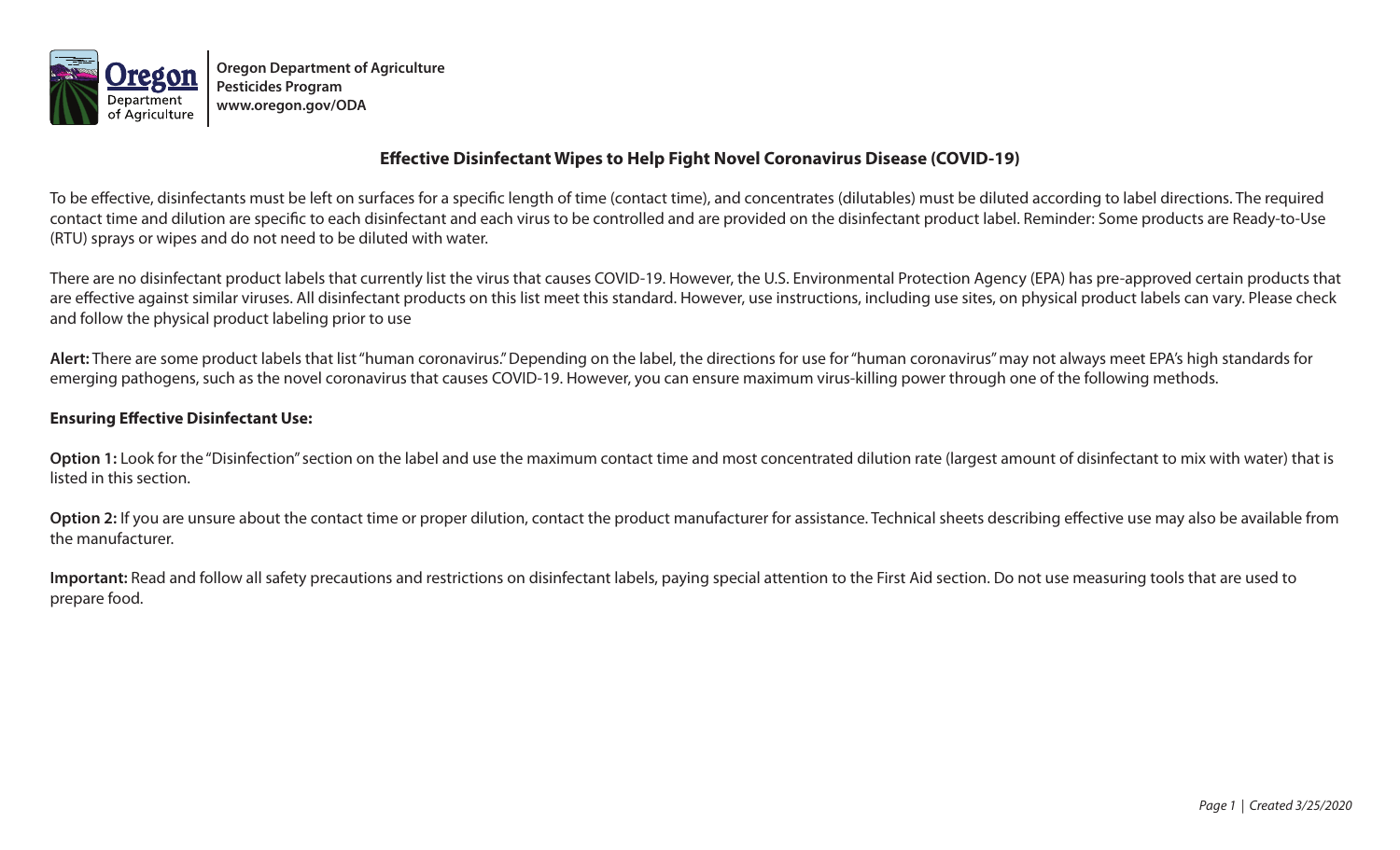| No. | <b>Product Manufacturer /</b><br><b>Distributor</b> | <b>Product Name</b>                                                                                    | EPA Reg. No.   | <b>Product Type</b> | Follow the disinfection<br>labeling direction for:1 | <b>Contact Time<sup>1</sup></b><br>(how many minutes<br>to keep surfaces wet<br>with disinfectant) | <b>Dilution Rate</b> <sup>2,3</sup><br>(ounces or fluid ounces<br>per gallon unless<br>otherwise noted) |
|-----|-----------------------------------------------------|--------------------------------------------------------------------------------------------------------|----------------|---------------------|-----------------------------------------------------|----------------------------------------------------------------------------------------------------|---------------------------------------------------------------------------------------------------------|
| 1.  | <b>2 XL CORPORATION</b>                             | 2XL Revolution Antibacterial Wipes                                                                     | 6836-336-82144 | Wipe                | <b>Human Coronavirus</b>                            | $\overline{4}$                                                                                     | N/A                                                                                                     |
| 2.  | 2 XL CORPORATION                                    | <b>Gym Wipes Antibacterial Fast 4</b>                                                                  | 6836-336-82144 | Wipe                | <b>Human Coronavirus</b>                            | $\overline{4}$                                                                                     | N/A                                                                                                     |
| 3.  | 2 XL CORPORATION                                    | <b>Antibacterial Force Wipes</b>                                                                       | 6836-340-82144 | Wipe                | Norovirus                                           | 10                                                                                                 | N/A                                                                                                     |
| 4.  | 2 XL CORPORATION                                    | <b>Antibacterial Revolution Wipes</b>                                                                  | 6836-340-82144 | Wipe                | <b>Norovirus</b>                                    | 10                                                                                                 | N/A                                                                                                     |
| 5.  | 2 XL CORPORATION                                    | <b>FORCE2 Disinfecting Wipes</b>                                                                       | 6836-372-82144 | Wipe                | <b>Human Coronavirus</b>                            | $\overline{2}$                                                                                     | N/A                                                                                                     |
| 6.  | ADVANCED ULTRASOUND<br>SOLUTIONS INC                | Sono Ultrasound Wipes                                                                                  | 6836-340-89018 | Wipe                | <b>Norovirus</b>                                    | 10                                                                                                 | N/A                                                                                                     |
| 7.  | AMD MEDICOM INC                                     | Medicom Pro-Surface Disinfectant Wipe                                                                  | 88494-4-93710  | Wipe                | Poliovirus Type 1;<br>Rhinovirus                    | 1                                                                                                  | N/A                                                                                                     |
| 8.  | <b>BISSELL HOMECARE INC</b>                         | <b>Germ Freak</b>                                                                                      | 74559-3-6297   | Wipe                | Poliovirus                                          |                                                                                                    | N/A                                                                                                     |
| 9.  | <b>BRO-TEX INC</b>                                  | <b>Fresh Start Disinfectant Wipes</b>                                                                  | 1839-190-65584 | Wipe                | <b>Human Coronavirus</b>                            | 10                                                                                                 | N/A                                                                                                     |
| 10. | <b>BUCKEYE INTERNATIONAL INC</b>                    | <b>Buckeye Sanicare Disinfecting Wipes</b>                                                             | 6836-313-559   | Wipe                | Rotavirus                                           | 10                                                                                                 | N/A                                                                                                     |
| 11. | <b>CLAIRE MANUFACTURING CO</b>                      | Claire General Purpose Disinfectant Wipe                                                               | 1839-190-706   | Wipe                | <b>Human Coronavirus</b>                            | 10                                                                                                 | N/A                                                                                                     |
| 12. | <b>CLAIRE MANUFACTURING CO</b>                      | Claire Broad Spectrum Germicidal & Disinfectant<br>Wipe                                                | 6836-340-706   | Wipe                | <b>Norovirus</b>                                    | 10                                                                                                 | N/A                                                                                                     |
| 13. | <b>CLOROX COMPANY</b>                               | Clorox Scentiva Disinfecting Wet Mopping Cloths<br>(Fresh Brazilian Blossoms)                          | 5813-113       | Wipe                | Rotavirus                                           | $\overline{4}$                                                                                     | N/A                                                                                                     |
| 14. | <b>CLOROX COMPANY</b>                               | Clorox Scentiva Disinfecting Wet Mopping Cloths<br>(Pacific Breeze & Coconut)                          | 5813-113       | Wipe                | Rotavirus                                           | $\overline{4}$                                                                                     | N/A                                                                                                     |
| 15. | <b>CLOROX COMPANY</b>                               | Clorox Scentiva Disinfecting Wet Mopping Cloths<br>(Tuscan Lavender & Jasmine)                         | 5813-113       | Wipe                | Rotavirus                                           | $\overline{4}$                                                                                     | N/A                                                                                                     |
| 16. | <b>CLOROX COMPANY</b>                               | Clorox Scentiva Disinfecting Wipes (Hawaiian<br>Sunshine)                                              | 5813-58        | Wipe                | Rotavirus                                           | 0.25                                                                                               | N/A                                                                                                     |
| 17. | <b>CLOROX COMPANY</b>                               | Clorox Scentiva Disinfecting Wipes (Tuscan<br>Lavender & Jasmine)                                      | 5813-58        | Wipe                | Rotavirus                                           | 0.25                                                                                               | N/A                                                                                                     |
| 18. | <b>CLOROX COMPANY</b>                               | Clorox Disinfecting Wipes 1 (Citrus Blend & Fresh<br>Scent)/Clorox Disinfecting Wipes 3 (Citrus Blend) | 5813-79        | Wipe                | Rotavirus                                           | $\overline{4}$                                                                                     | N/A                                                                                                     |
| 19. | <b>CLOROX COMPANY</b>                               | Clorox Disinfecting Wipes with Micro-Scrubbers<br>(Citrus Blend)                                       | 5813-79        | Wipe                | Rotavirus                                           | $\overline{4}$                                                                                     | N/A                                                                                                     |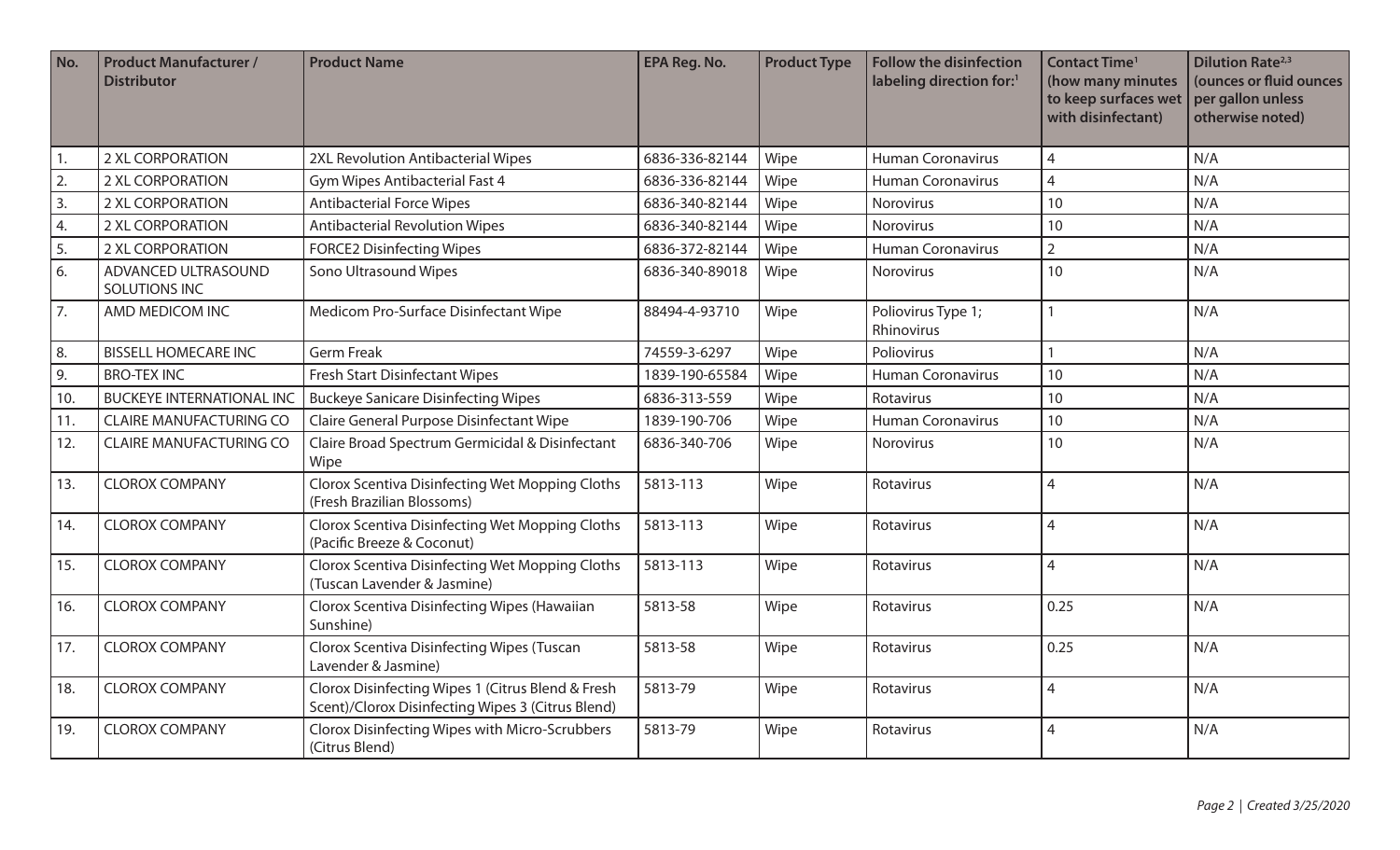| No. | <b>Product Manufacturer /</b><br><b>Distributor</b> | <b>Product Name</b>                                                                                      | EPA Reg. No. | <b>Product Type</b> | <b>Follow the disinfection</b><br>labeling direction for:1 | <b>Contact Time<sup>1</sup></b><br>(how many minutes<br>to keep surfaces wet<br>with disinfectant) | <b>Dilution Rate</b> <sup>2,3</sup><br>(ounces or fluid ounces<br>per gallon unless<br>otherwise noted) |
|-----|-----------------------------------------------------|----------------------------------------------------------------------------------------------------------|--------------|---------------------|------------------------------------------------------------|----------------------------------------------------------------------------------------------------|---------------------------------------------------------------------------------------------------------|
| 20. | <b>CLOROX COMPANY</b>                               | Clorox Disinfecting Wipes With Micro-Scrubbers<br>(Crisp Lemon)                                          | 5813-79      | Wipe                | Rotavirus                                                  | 4                                                                                                  | N/A                                                                                                     |
| 21. | <b>CLOROX COMPANY</b>                               | Clorox Disinfecting Wipes with Micro-Scrubbers<br>(Fresh Scent)                                          | 5813-79      | Wipe                | Rotavirus                                                  | 4                                                                                                  | N/A                                                                                                     |
| 22. | <b>CLOROX COMPANY</b>                               | Clorox Disinfecting Wipes With Micro-Scrubbers<br>(Lemon Fresh)                                          | 5813-79      | Wipe                | Rotavirus                                                  | 4                                                                                                  | N/A                                                                                                     |
| 23. | <b>CLOROX COMPANY</b>                               | Clorox Disinfecting Wipes with Micro-Scrubbers2<br>(Citrus Blend)                                        | 5813-79      | Wipe                | Rotavirus                                                  | 4                                                                                                  | N/A                                                                                                     |
| 24. | <b>CLOROX COMPANY</b>                               | Clorox Disinfecting Wipes with Micro-Scrubbers2<br>(Crisp Lemon)                                         | 5813-79      | Wipe                | Rotavirus                                                  | 4                                                                                                  | N/A                                                                                                     |
| 25. | <b>CLOROX COMPANY</b>                               | Clorox Disinfecting Wipes with Ultra Strength Blue<br>Fibers (Crisp Lemon)                               | 5813-79      | Wipe                | Rotavirus                                                  | 4                                                                                                  | N/A                                                                                                     |
| 26. | <b>CLOROX COMPANY</b>                               | Clorox Disinfecting Wipes1 (Citrus Blend)                                                                | 5813-79      | Wipe                | Rotavirus                                                  | 4                                                                                                  | N/A                                                                                                     |
| 27. | <b>CLOROX COMPANY</b>                               | Clorox Disinfecting Wipes1 (Citrus Blend) + Clorox<br>Scentiva Disinfecting Wipes1 (TL & J)              | 5813-79      | Wipe                | Rotavirus                                                  | 4                                                                                                  | N/A                                                                                                     |
| 28. | <b>CLOROX COMPANY</b>                               | Clorox Disinfecting Wipes1 (Crisp Lemon)                                                                 | 5813-79      | Wipe                | Rotavirus                                                  | 4                                                                                                  | N/A                                                                                                     |
| 29. | <b>CLOROX COMPANY</b>                               | Clorox Disinfecting Wipes1 (Crisp Lemon) + Clorox<br>Scentiva Disinfecting Wipes1 (TL & J)               | 5813-79      | Wipe                | Rotavirus                                                  | 4                                                                                                  | N/A                                                                                                     |
| 30. | <b>CLOROX COMPANY</b>                               | Clorox Disinfecting Wipes1 (Fresh Lavender)                                                              | 5813-79      | Wipe                | Rotavirus                                                  | 4                                                                                                  | N/A                                                                                                     |
| 31. | <b>CLOROX COMPANY</b>                               | Clorox Disinfecting Wipes1 (Fresh Scent)                                                                 | 5813-79      | Wipe                | Rotavirus                                                  |                                                                                                    | N/A                                                                                                     |
| 32. | <b>CLOROX COMPANY</b>                               | Clorox Disinfecting Wipes1 (Lavender Scent)                                                              | 5813-79      | Wipe                | Rotavirus                                                  |                                                                                                    | N/A                                                                                                     |
| 33. | <b>CLOROX COMPANY</b>                               | Clorox Disinfecting Wipes1 (Orange Fusion)                                                               | 5813-79      | Wipe                | Rotavirus                                                  |                                                                                                    | N/A                                                                                                     |
| 34. | <b>CLOROX COMPANY</b>                               | Clorox Disinfecting Wipes1 (Orange Scent)                                                                | 5813-79      | Wipe                | Rotavirus                                                  |                                                                                                    | N/A                                                                                                     |
| 35. | <b>CLOROX COMPANY</b>                               | Clorox Disinfecting Wipes1 (Serene Clean)                                                                | 5813-79      | Wipe                | Rotavirus                                                  |                                                                                                    | N/A                                                                                                     |
| 36. | <b>CLOROX COMPANY</b>                               | Clorox Disinfecting Wipes1 Frsh Scnt/Ornge Fusion  <br>and Wipes with Micro-Scrubbers Ctrs Blnd Multi-Pk | 5813-79      | Wipe                | Rotavirus                                                  | 4                                                                                                  | N/A                                                                                                     |
| 37. | <b>CLOROX COMPANY</b>                               | Clorox Disinfecting Wipes1 To-Go-Pack (Crisp<br>Lemon)                                                   | 5813-79      | Wipe                | Rotavirus                                                  | 4                                                                                                  | N/A                                                                                                     |
| 38. | <b>CLOROX COMPANY</b>                               | Clorox Disinfecting Wipes1 To-Go-Pack (Fresh<br>Scent)                                                   | 5813-79      | Wipe                | Rotavirus                                                  | 4                                                                                                  | N/A                                                                                                     |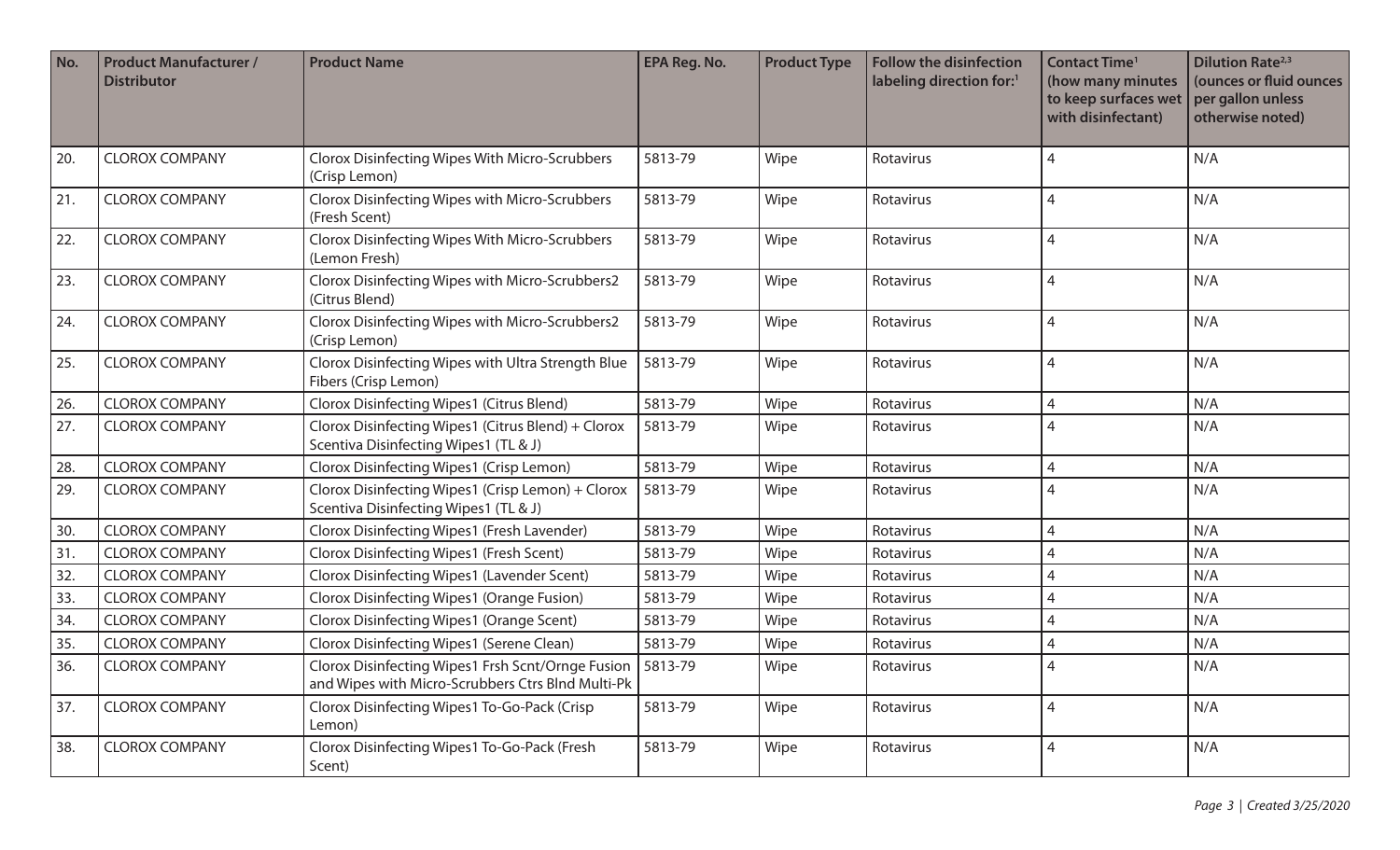| No. | <b>Product Manufacturer /</b><br><b>Distributor</b> | <b>Product Name</b>                                                             | <b>EPA Reg. No.</b> | <b>Product Type</b> | <b>Follow the disinfection</b><br>labeling direction for: <sup>1</sup> | <b>Contact Time<sup>1</sup></b><br>(how many minutes<br>to keep surfaces wet<br>with disinfectant) | <b>Dilution Rate</b> <sup>2,3</sup><br>(ounces or fluid ounces<br>per gallon unless<br>otherwise noted) |
|-----|-----------------------------------------------------|---------------------------------------------------------------------------------|---------------------|---------------------|------------------------------------------------------------------------|----------------------------------------------------------------------------------------------------|---------------------------------------------------------------------------------------------------------|
| 39. | <b>CLOROX COMPANY</b>                               | Clorox Disinfecting Wipes3 (Citrus Blend)                                       | 5813-79             | Wipe                | Rotavirus                                                              | $\overline{A}$                                                                                     | N/A                                                                                                     |
| 40. | <b>CLOROX COMPANY</b>                               | Clorox Disinfecting Wipes3 (Crisp Lemon)                                        | 5813-79             | Wipe                | Rotavirus                                                              | 4                                                                                                  | N/A                                                                                                     |
| 41. | <b>CLOROX COMPANY</b>                               | Clorox Disinfecting Wipes3 (Fresh Scent)                                        | 5813-79             | Wipe                | Rotavirus                                                              | 4                                                                                                  | N/A                                                                                                     |
| 42. | <b>CLOROX COMPANY</b>                               | Clorox Disinfecting Wipes3 (Lemon Zest)                                         | 5813-79             | Wipe                | Rotavirus                                                              | $\overline{4}$                                                                                     | N/A                                                                                                     |
| 43. | <b>CLOROX COMPANY</b>                               | Clorox Disinfecting Wipes3 (Morning Fresh)                                      | 5813-79             | Wipe                | Rotavirus                                                              | $\overline{A}$                                                                                     | N/A                                                                                                     |
| 44. | <b>CLOROX COMPANY</b>                               | Clorox Disinfecting Wipes4 (Classic Clean)                                      | 5813-79             | Wipe                | Rotavirus                                                              | 4                                                                                                  | N/A                                                                                                     |
| 45. | <b>CLOROX COMPANY</b>                               | Clorox Disinfecting Wipes8 (Crisp Lemon)                                        | 5813-79             | Wipe                | Rotavirus                                                              | $\overline{4}$                                                                                     | N/A                                                                                                     |
| 46. | <b>CLOROX COMPANY</b>                               | Clorox Disinfecting Wipes8 (Fresh Scent)                                        | 5813-79             | Wipe                | Rotavirus                                                              | 4                                                                                                  | N/A                                                                                                     |
| 47. | <b>CLOROX COMPANY</b>                               | Clorox Disinfecting Wipes8 (Orange Fusion)                                      | 5813-79             | Wipe                | Rotavirus                                                              | 4                                                                                                  | N/A                                                                                                     |
| 48. | <b>CLOROX COMPANY</b>                               | <b>Clorox Scentiva Disinfecting Wipes1 (Fresh</b><br><b>Brazilian Blossoms)</b> | 5813-79             | Wipe                | Rotavirus                                                              | $\overline{4}$                                                                                     | N/A                                                                                                     |
| 49. | <b>CLOROX COMPANY</b>                               | Clorox Scentiva Disinfecting Wipes1 (Hawaiian<br>Sunshine)                      | 5813-79             | Wipe                | Rotavirus                                                              | $\overline{4}$                                                                                     | N/A                                                                                                     |
| 50. | <b>CLOROX COMPANY</b>                               | Clorox Scentiva Disinfecting Wipes1 (Pacific Breeze<br>& Coconut)               | 5813-79             | Wipe                | Rotavirus                                                              | $\overline{4}$                                                                                     | N/A                                                                                                     |
| 51. | <b>CLOROX COMPANY</b>                               | Clorox Scentiva Disinfecting Wipes1 (Tahitian<br>Grapefruit Splash)             | 5813-79             | Wipe                | Rotavirus                                                              | $\overline{4}$                                                                                     | N/A                                                                                                     |
| 52. | <b>CLOROX COMPANY</b>                               | Clorox Scentiva Disinfecting Wipes1 (Tuscan<br>Lavender & Jasmine)              | 5813-79             | Wipe                | Rotavirus                                                              | $\overline{4}$                                                                                     | N/A                                                                                                     |
| 53. | <b>CLOROX COMPANY</b>                               | Clorox Ultra Clean Disinfecting Wipes (Fresh<br>Breeze)                         | 5813-79             | Wipe                | Rotavirus                                                              | $\overline{4}$                                                                                     | N/A                                                                                                     |
| 54. | <b>CLOROX COMPANY</b>                               | Clorox Ultra Clean Disinfecting Wipes (Lemon<br>Twist)                          | 5813-79             | Wipe                | Rotavirus                                                              | $\overline{4}$                                                                                     | N/A                                                                                                     |
| 55. | <b>CLOROX COMPANY</b>                               | Clorox Bleach Wipes                                                             | 67619-12-5813       | Wipe                | Canine Parvovirus; Feline<br>Parvovirus                                | $\overline{3}$                                                                                     | N/A                                                                                                     |
| 56. | <b>CLOROX PROFESSIONAL PROD</b>                     | Clorox Healthcare Bleach Germicidal Wipes                                       | 67619-12            | Wipe                | Canine Parvovirus; Feline<br>Parvovirus                                | 3                                                                                                  | N/A                                                                                                     |
| 57. | <b>CLOROX PROFESSIONAL PROD</b>                     | Clorox Commercial Solutions Clorox Hydrogen<br>Peroxide Disinfecting Wipes      | 67619-25            | Wipe                | Norovirus                                                              | $\overline{2}$                                                                                     | N/A                                                                                                     |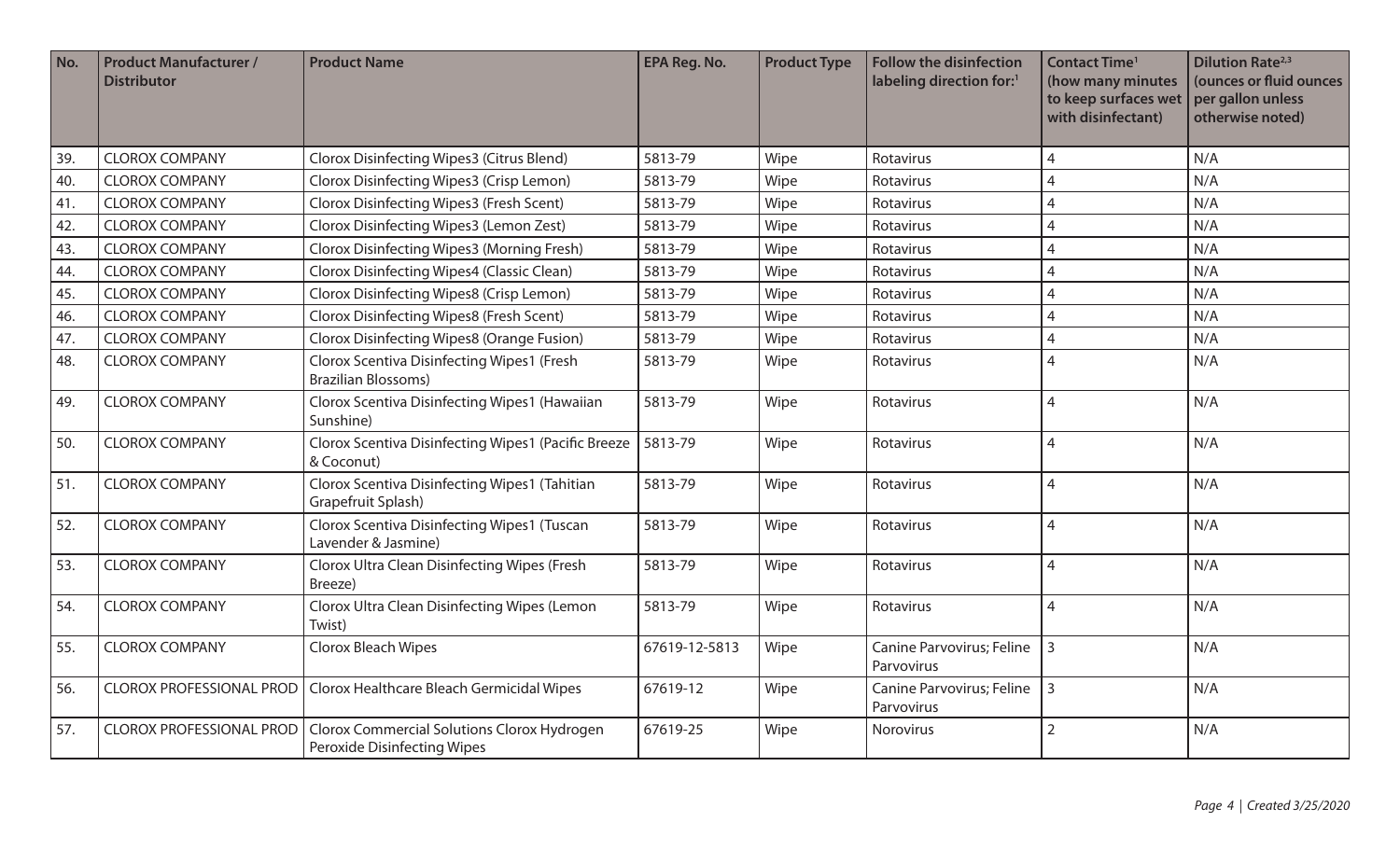| No. | <b>Product Manufacturer /</b><br><b>Distributor</b> | <b>Product Name</b>                                                                       | <b>EPA Reg. No.</b> | <b>Product Type</b> | <b>Follow the disinfection</b><br>labeling direction for:1 | <b>Contact Time<sup>1</sup></b><br>(how many minutes<br>to keep surfaces wet<br>with disinfectant) | <b>Dilution Rate</b> <sup>2,3</sup><br>(ounces or fluid ounces<br>per gallon unless<br>otherwise noted) |
|-----|-----------------------------------------------------|-------------------------------------------------------------------------------------------|---------------------|---------------------|------------------------------------------------------------|----------------------------------------------------------------------------------------------------|---------------------------------------------------------------------------------------------------------|
| 58. | <b>CLOROX PROFESSIONAL PROD</b>                     | <b>Clorox Commercial Solutions Clorox Disinfecting</b><br>Wipes1 (Fresh Scent)            | 67619-31            | Wipe                | Rotavirus                                                  | 4                                                                                                  | N/A                                                                                                     |
| 59. | <b>CLOROX PROFESSIONAL PROD</b>                     | <b>Clorox Commercial Solutions Clorox Disinfecting</b><br>Wipes1 (Lemon Fresh)            | 67619-31            | Wipe                | Rotavirus                                                  | 4                                                                                                  | N/A                                                                                                     |
| 60. | <b>CLOROX PROFESSIONAL PROD</b>                     | <b>Clorox Healthcare Disinfecting Wipes1</b>                                              | 67619-31            | Wipe                | Rotavirus                                                  | 4                                                                                                  | N/A                                                                                                     |
| 61. | <b>CLOROX PROFESSIONAL PROD</b>                     | Clorox Healthcare VersaSure Alcohol-Free Cleaner<br><b>Disinfectant Wipes</b>             | 67619-37            | Wipe                | Norovirus                                                  | 5                                                                                                  | N/A                                                                                                     |
| 62. | <b>CLOROX PROFESSIONAL PROD</b>                     | <b>Clorox Commercial Solutions Clorox Disinfecting</b><br>Wipes Bleach Free (Fresh Scent) | 67619-9             | Wipe                | Rotavirus                                                  | 3                                                                                                  | N/A                                                                                                     |
| 63. | <b>CLOROX PROFESSIONAL PROD</b>                     | <b>Clorox Commercial Solutions Clorox Disinfecting</b><br>Wipes Bleach Free (Lemon Fresh) | 67619-9             | Wipe                | Rotavirus                                                  | 3                                                                                                  | N/A                                                                                                     |
| 64. | <b>CLOROX PROFESSIONAL PROD</b>                     | <b>Clorox Healthcare Disinfecting Wipes</b>                                               | 67619-9             | Wipe                | Rotavirus                                                  | 3                                                                                                  | N/A                                                                                                     |
| 65. | <b>COLGATE PALMOLIVE</b><br><b>COMPANY</b>          | Fabuloso Complete Disinfecting Wipes-Lavender<br>Scent                                    | 6836-336-4582       | Wipe                | <b>Human Coronavirus</b>                                   | 4                                                                                                  | N/A                                                                                                     |
| 66. | <b>COLGATE PALMOLIVE</b><br><b>COMPANY</b>          | Fabuloso Complete Disinfecting Wipes-Lemon<br>Scent                                       | 6836-336-4582       | Wipe                | <b>Human Coronavirus</b>                                   | 4                                                                                                  | N/A                                                                                                     |
| 67. | <b>CONTEC INC</b>                                   | <b>Athletix Disinfectant Wipes</b>                                                        | 1839-190-71670      | Wipe                | <b>Human Coronavirus</b>                                   | 10                                                                                                 | N/A                                                                                                     |
| 68. | <b>CONTEC INC</b>                                   | <b>Sporicidin Disinfectant Towelettes</b>                                                 | 8383-7              | Wipe                | <b>Human Coronavirus</b>                                   | 5                                                                                                  | N/A                                                                                                     |
| 69. | <b>CVS PHARMACY</b>                                 | Total Home Disinfecting Wipes 2 Fresh Scent                                               | 9480-5-22946        | Wipe                | <b>Human Coronavirus</b>                                   | 3                                                                                                  | N/A                                                                                                     |
| 70. | <b>CVS PHARMACY</b>                                 | Total Home Disinfecting Wipes 2 Lemon Scent                                               | 9480-5-22946        | Wipe                | Human Coronavirus                                          | 3                                                                                                  | N/A                                                                                                     |
| 71. | DASH MEDICAL GLOVES INC                             | Dwell 2 Germicidal Disinfecting Wipes                                                     | 6836-372-92964      | Wipe                | <b>Human Coronavirus</b>                                   | $\overline{2}$                                                                                     | N/A                                                                                                     |
| 72. | <b>DECON LABS INC</b>                               | Cidecon Plus Wipes Fresh Scent                                                            | 8383-7-56753        | Wipe                | <b>Human Coronavirus</b>                                   | 5                                                                                                  | N/A                                                                                                     |
| 73. | <b>DIVERSEY INC</b>                                 | Diversey Oxivir TB Wipes                                                                  | 70627-60            | Wipe                | Norovirus; Poliovirus Type<br>1; Rhinovirus Type 14        |                                                                                                    | N/A                                                                                                     |
| 74. | <b>DIVERSEY INC</b>                                 | Avert Sporicidal Disinfectant Cleaner Wipes                                               | 70627-75            | Wipe                | <b>Human Coronavirus</b>                                   |                                                                                                    | N/A                                                                                                     |
| 75. | <b>DIVERSEY INC</b>                                 | Oxivir 1 Wipe                                                                             | 70627-77            | Wipe                | <b>Enterovirus Type D68</b>                                |                                                                                                    | N/A                                                                                                     |
| 76. | <b>DREUMEX USA INC</b>                              | <b>Dreumex Disinfecting Wipes</b>                                                         | 6836-372-91910      | Wipe                | Human Coronavirus                                          | $\overline{2}$                                                                                     | N/A                                                                                                     |
| 77. | <b>ECOLAB INC</b>                                   | i7 Disinfectant Wipes                                                                     | 6836-340-1677       | Wipe                | Norovirus                                                  | 10                                                                                                 | N/A                                                                                                     |
| 78. | <b>ECOLAB INC</b>                                   | Multi Purpose Disinfecting Wipes                                                          | 6836-340-1677       | Wipe                | Norovirus                                                  | 10                                                                                                 | N/A                                                                                                     |
| 79. | <b>ECOLAB INC</b>                                   | <b>Quaternary Disinfectant Wipes</b>                                                      | 6836-372-1677       | Wipe                | Human Coronavirus                                          | $\overline{2}$                                                                                     | N/A                                                                                                     |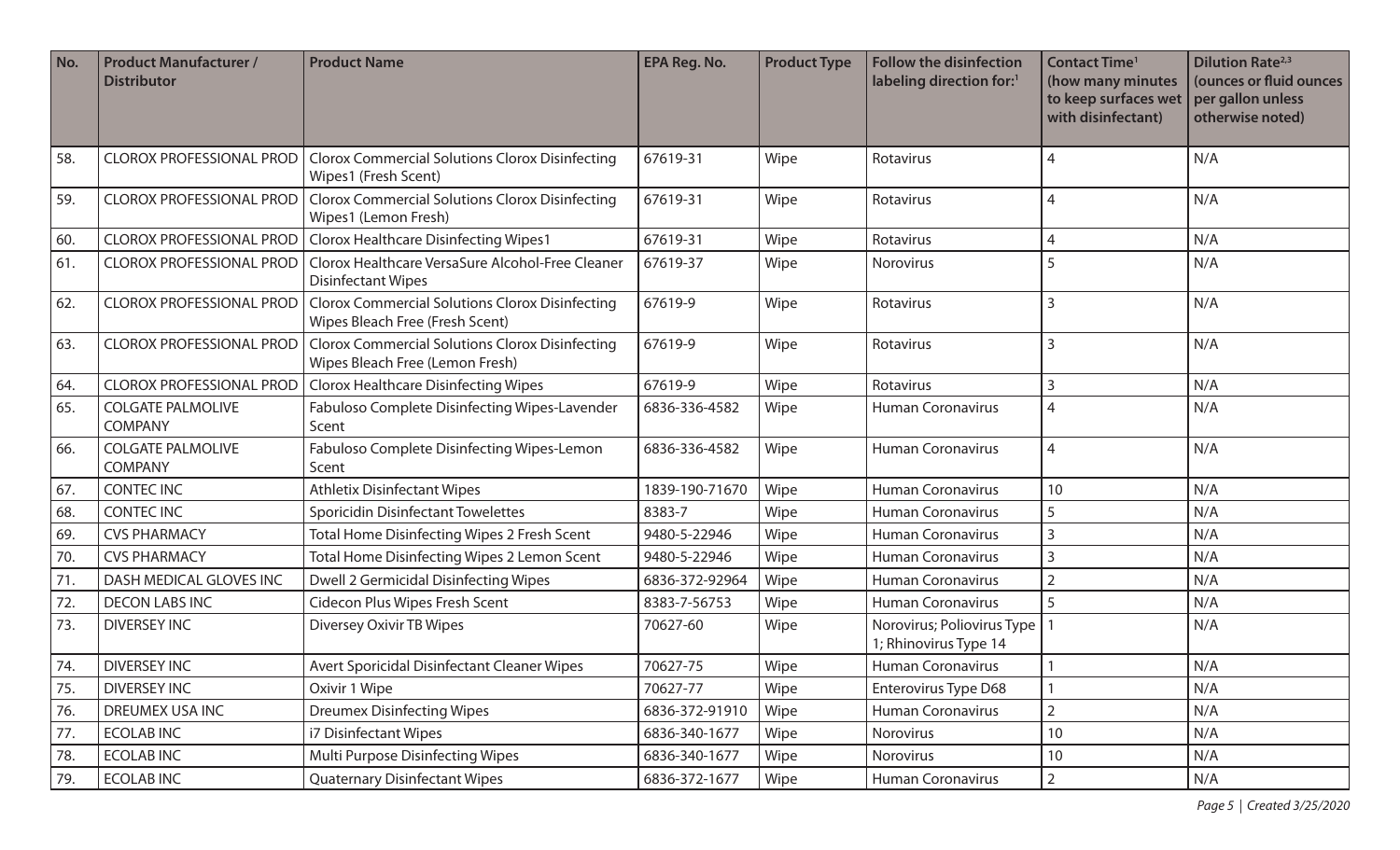| No.  | <b>Product Manufacturer /</b><br><b>Distributor</b> | <b>Product Name</b>                                                           | <b>EPA Reg. No.</b> | <b>Product Type</b> | Follow the disinfection<br>labeling direction for:1 | <b>Contact Time<sup>1</sup></b><br>(how many minutes<br>to keep surfaces wet<br>with disinfectant) | <b>Dilution Rate</b> <sup>2,3</sup><br>(ounces or fluid ounces<br>per gallon unless<br>otherwise noted) |
|------|-----------------------------------------------------|-------------------------------------------------------------------------------|---------------------|---------------------|-----------------------------------------------------|----------------------------------------------------------------------------------------------------|---------------------------------------------------------------------------------------------------------|
| 80.  | <b>ERC ACQUISITION INC</b>                          | Performance Wipes                                                             | 1839-190-85282      | Wipe                | <b>Human Coronavirus</b>                            | 10                                                                                                 | N/A                                                                                                     |
| 81.  | <b>GEORGIA PACIFIC CONSUMER</b><br>PRODUCTS LP      | Brawny Giant Durable Wipes Citrus Scent                                       | 6836-313-90162      | Wipe                | Rotavirus                                           | 10                                                                                                 | N/A                                                                                                     |
| 82.  | <b>GOJO INDUSTRIES INC</b>                          | PURELL Foodservice Surface Sanitizing Wipes<br>(Fragrance Free)               | 84150-1             | Wipe                | Norovirus                                           | 5                                                                                                  | N/A                                                                                                     |
| 83.  | <b>GOJO INDUSTRIES INC</b>                          | <b>PURELL Professional Surface Disinfecting Wipes</b><br>(Fresh Citrus Scent) | 84150-1             | Wipe                | Norovirus                                           | 5                                                                                                  | N/A                                                                                                     |
| 84.  | <b>GUY AND ONEILL INC</b>                           | Clean Cut Disinfecting Wipes (Fresh Scent)                                    | 6836-336-50757      | Wipe                | <b>Human Coronavirus</b>                            | $\overline{4}$                                                                                     | N/A                                                                                                     |
| 85.  | <b>GUY AND ONEILL INC</b>                           | Clean Cut Disinfecting Wipes (Lemon Scent)                                    | 6836-336-50757      | Wipe                | <b>Human Coronavirus</b>                            | 4                                                                                                  | N/A                                                                                                     |
| 86.  | <b>GUY AND ONEILL INC</b>                           | <b>Quill.com Disinfecting Wipes</b>                                           | 6836-336-50757      | Wipe                | <b>Human Coronavirus</b>                            | 4                                                                                                  | N/A                                                                                                     |
| 87.  | <b>HENRY SCHEIN INC</b>                             | Henry Schein Maxiwipe Germicidal Cloth                                        | 9480-4-10597        | Wipe                | Rhinovirus 39;<br>Adenovirus                        | $\overline{2}$                                                                                     | N/A                                                                                                     |
| 88.  | <b>HU-FRIEDY MFG CO INC</b>                         | AdvantaClear Surface Disinfectant Wipes                                       | 70144-4-75372       | Wipe                | <b>Human Coronavirus</b>                            | $\overline{2}$                                                                                     | N/A                                                                                                     |
| 89.  | <b>ITW PRO BRANDS</b>                               | Scrubs Medaphene Plus Disinfecting Wipes                                      | 6836-340-11694      | Wipe                | Norovirus                                           | 10                                                                                                 | N/A                                                                                                     |
| 90.  | KIMBERLY-CLARK GLOBAL<br><b>SALES LLC</b>           | <b>Scott Brand Disinfectant Wipes</b>                                         | 1839-190-9402       | Wipe                | <b>Human Coronavirus</b>                            | 10                                                                                                 | N/A                                                                                                     |
| 91.  | KIMBERLY-CLARK GLOBAL<br><b>SALES LLC</b>           | Scott Brand 24 Hour Sanitizing Wipes                                          | 9402-17             | Wipe                | <b>Human Coronavirus</b>                            | 6                                                                                                  | N/A                                                                                                     |
| 92.  | <b>KLEEN TEST PRODUCTS</b><br><b>CORPORATION</b>    | Breezeo Disinfecting Wipes - Fresh Scent                                      | 6836-336-8251       | Wipe                | <b>Human Coronavirus</b>                            | $\overline{4}$                                                                                     | N/A                                                                                                     |
| 93.  | <b>KLEEN TEST PRODUCTS</b><br><b>CORPORATION</b>    | Breezeo Disinfecting Wipes - Lemon Scent                                      | 6836-336-8251       | Wipe                | <b>Human Coronavirus</b>                            | $\overline{4}$                                                                                     | N/A                                                                                                     |
| 94.  | MEDLINE INDUSTRIES INC                              | Micro-Kill Bleach Germicidal Bleach Wipes                                     | 37549-1             | Wipe                | <b>Norovirus</b>                                    | 0.5                                                                                                | N/A                                                                                                     |
| 95.  | MEDLINE INDUSTRIES INC                              | Micro-Kill AF2                                                                | 6836-372-37549      | Wipe                | <b>Human Coronavirus</b>                            | $\overline{2}$                                                                                     | N/A                                                                                                     |
| 96.  | <b>METREX RESEARCH</b>                              | <b>Metrex CaviWipes 1</b>                                                     | 46781-13            | Wipe                | Adenovirus                                          | $\mathbf{3}$                                                                                       | N/A                                                                                                     |
| 97.  | METREX RESEARCH                                     | CaviWipes Bleach                                                              | 46781-14            | Wipe                | Feline calicivirus                                  | $\mathsf{3}$                                                                                       | N/A                                                                                                     |
| 98.  | MICRO-SCIENTIFIC<br><b>INDUSTRIES INC</b>           | Opti-Cide MAX Wipes Disinfectant Cleaner                                      | 70144-4             | Wipe                | Human Coronavirus                                   | $\overline{2}$                                                                                     | N/A                                                                                                     |
| 99.  | MULTI-CLEAN                                         | Century Q Wipes                                                               | 6836-340-5449       | Wipe                | Norovirus                                           | $10$                                                                                               | N/A                                                                                                     |
| 100. | NANOSONICS LIMITED                                  | <b>Trophon Companion Cleaning Wipes</b>                                       | 6836-340-93267      | Wipe                | Norovirus                                           | 10                                                                                                 | N/A                                                                                                     |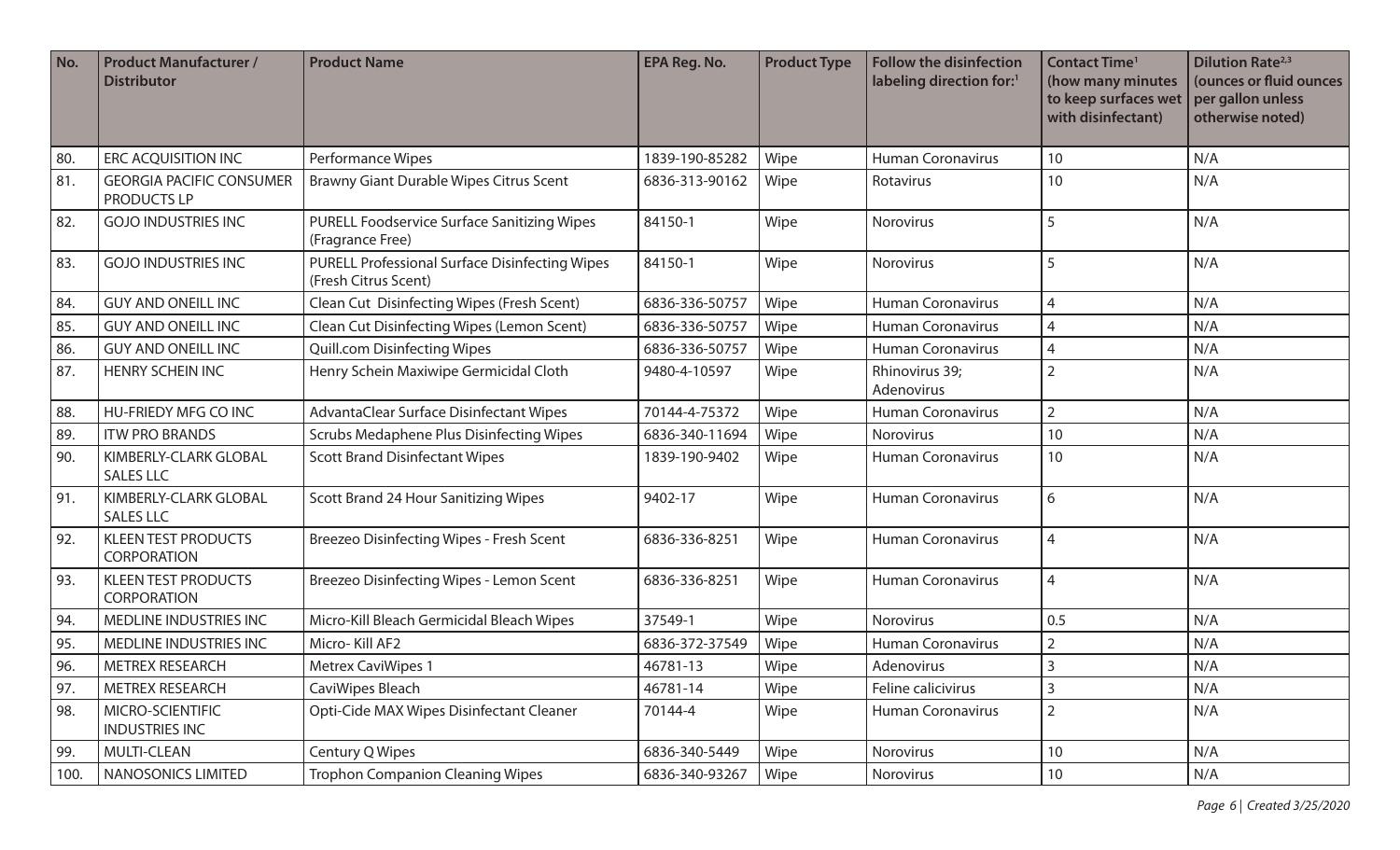| No.  | <b>Product Manufacturer /</b><br><b>Distributor</b>   | <b>Product Name</b>                                                      | <b>EPA Reg. No.</b> | <b>Product Type</b> | <b>Follow the disinfection</b><br>labeling direction for:1                                                                            | <b>Contact Time<sup>1</sup></b><br>(how many minutes<br>to keep surfaces wet<br>with disinfectant) | <b>Dilution Rate</b> <sup>2,3</sup><br>(ounces or fluid ounces<br>per gallon unless<br>otherwise noted) |
|------|-------------------------------------------------------|--------------------------------------------------------------------------|---------------------|---------------------|---------------------------------------------------------------------------------------------------------------------------------------|----------------------------------------------------------------------------------------------------|---------------------------------------------------------------------------------------------------------|
| 101. | NATIONAL TOWELETTE<br><b>COMPANY</b>                  | <b>Highmark Disinfecting Wipes</b>                                       | 6836-313-70930      | Wipe                | Rotavirus                                                                                                                             | 10                                                                                                 | N/A                                                                                                     |
| 102. | NATIONAL TOWELETTE<br><b>COMPANY</b>                  | <b>Tuff-Job Disinfectant Wipes</b>                                       | 6836-336-70930      | Wipe                | <b>Human Coronavirus</b>                                                                                                              | $\overline{4}$                                                                                     | N/A                                                                                                     |
| 103. | NATIONAL TOWELETTE<br><b>COMPANY</b>                  | Flex Wipes Disinfectant Wipes                                            | 6836-340-70930      | Wipe                | Norovirus                                                                                                                             | 10                                                                                                 | N/A                                                                                                     |
| 104. | NICE-PAK PRODUCTS INC                                 | Disinfecting Wipes2 Lemon Scent                                          | 9480-5-72956        | Wipe                | <b>Human Coronavirus</b>                                                                                                              | 3                                                                                                  | N/A                                                                                                     |
| 105. | NICE-PAK PRODUCTS INC                                 | Disinfecting Wipse2 Fresh Air Scent                                      | 9480-5-72956        | Wipe                | <b>Human Coronavirus</b>                                                                                                              | 3                                                                                                  | N/A                                                                                                     |
| 106. | NICE-PAK PRODUCTS INC                                 | Grime Boss Multi-Purpose Disinfecting Wipes Fresh<br>Air Scent           | 9480-5-72956        | Wipe                | <b>Human Coronavirus</b>                                                                                                              | $\overline{3}$                                                                                     | N/A                                                                                                     |
| 107. | NICE-PAK PRODUCTS INC                                 | Grime Boss Scrubbing Household Disinfecting<br><b>Wipes Orange Scent</b> | 9480-5-72956        | Wipe                | <b>Human Coronavirus</b>                                                                                                              | $\overline{3}$                                                                                     | N/A                                                                                                     |
| 108. | NICE-PAK PRODUCTS INC                                 | Kirkland Signature Disinfecting Wipes Fresh Air<br>Scent                 | 9480-5-72956        | Wipe                | <b>Human Coronavirus</b>                                                                                                              | $\overline{3}$                                                                                     | N/A                                                                                                     |
| 109. | NICE-PAK PRODUCTS INC                                 | Kirkland Signature Disinfecting Wipes Lemon                              | 9480-5-72956        | Wipe                | <b>Human Coronavirus</b>                                                                                                              | 3                                                                                                  | N/A                                                                                                     |
| 110. | PALMERO HEALTH CARE                                   | <b>Discide Ultra Disinfecting Towelettes</b>                             | 10492-4             | Wipe                | Human Coronavirus                                                                                                                     | 0.5                                                                                                | N/A                                                                                                     |
| 111. | PARKER LABORATORIES INC                               | Protex Ultra Disinfectant Wipes                                          | 6836-340-82613      | Wipe                | Norovirus                                                                                                                             | 10                                                                                                 | N/A                                                                                                     |
| 112. | PREMIER CARE INDUSTRIES                               | <b>Smart Values Disinfecting + Wipes</b>                                 | 6836-336-87871      | Wipe                | <b>Human Coronavirus</b>                                                                                                              | $\overline{4}$                                                                                     | N/A                                                                                                     |
| 113. | PROFESSIONAL DISPOSABLES<br>INTERNATIONAL, INC        | PDI Super Sani-Cloth Germicidal Disposable Wipe                          | 9480-4              | Wipe                | Rhinovirus 39;<br>Adenovirus                                                                                                          | $\overline{2}$                                                                                     | N/A                                                                                                     |
| 114. | PROFESSIONAL DISPOSABLES<br>INTERNATIONAL, INC        | Sani Professional Disinfecting Multi-Surface Wipes                       | 9480-5              | Wipe                | <b>Human Coronavirus</b>                                                                                                              | 3                                                                                                  | N/A                                                                                                     |
| 115. | PROFESSIONAL DISPOSABLES<br><b>INTERNATIONAL, INC</b> | Sani Cloth Bleach Germicidal Disposable Wipe                             | 9480-8              | Wipe                | Adenovirus; Rotavirus;<br>Canine parvovirus;<br>Hepatitis A virus;<br>Poliovirus Type 1;<br>Rhinovirus Type 37; Feline<br>calicivirus | 1                                                                                                  | N/A                                                                                                     |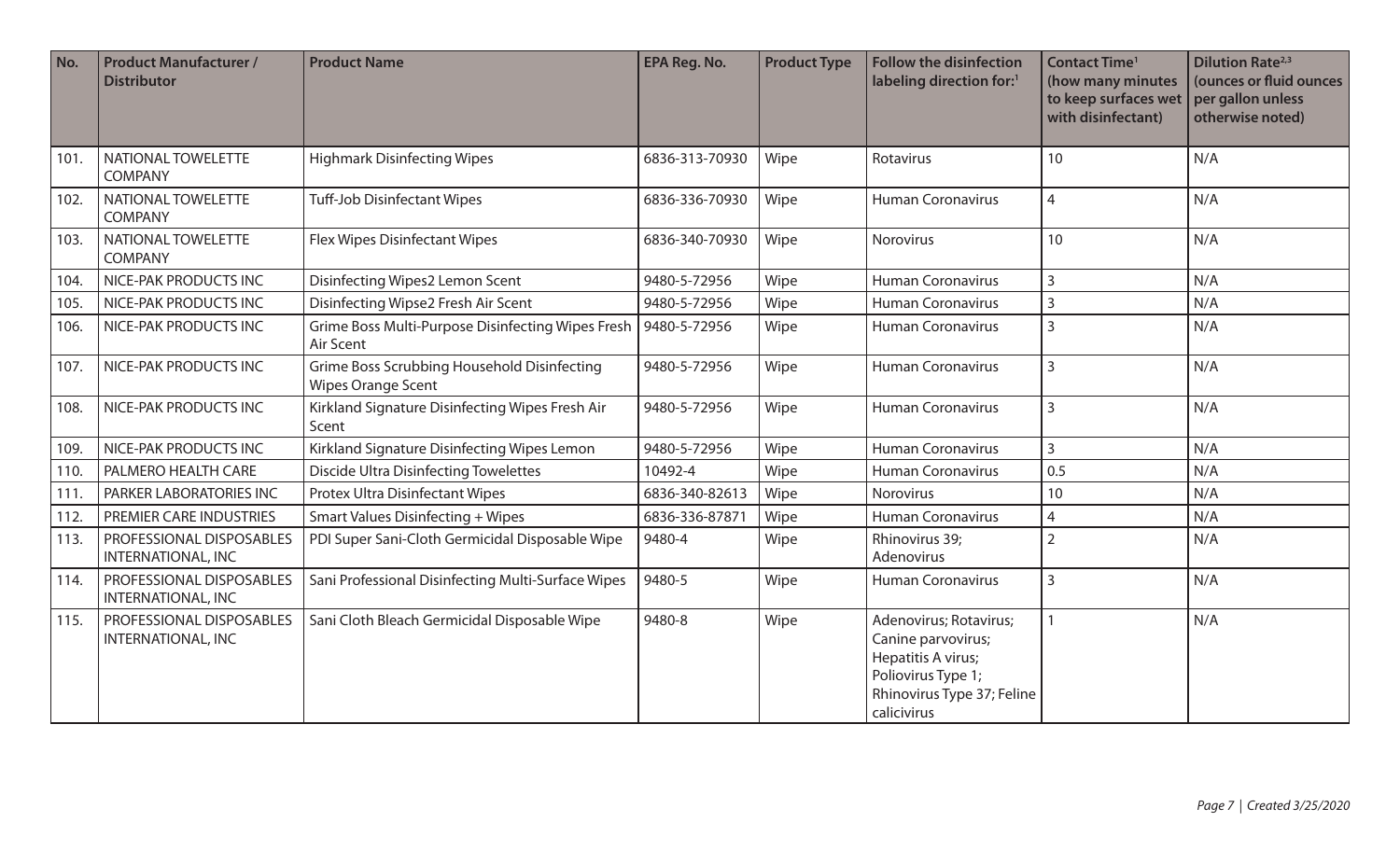| No.  | <b>Product Manufacturer /</b><br><b>Distributor</b>   | <b>Product Name</b>                                                                              | <b>EPA Reg. No.</b> | <b>Product Type</b> | <b>Follow the disinfection</b><br>labeling direction for: <sup>1</sup>                                                                | <b>Contact Time<sup>1</sup></b><br>(how many minutes<br>to keep surfaces wet<br>with disinfectant) | <b>Dilution Rate</b> <sup>2,3</sup><br>(ounces or fluid ounces<br>per gallon unless<br>otherwise noted) |
|------|-------------------------------------------------------|--------------------------------------------------------------------------------------------------|---------------------|---------------------|---------------------------------------------------------------------------------------------------------------------------------------|----------------------------------------------------------------------------------------------------|---------------------------------------------------------------------------------------------------------|
| 116. | <b>PROFESSIONAL DISPOSABLES</b><br>INTERNATIONAL, INC | Sani Cloth Bleach Germicidal Disposable Wipe<br>Extra Large Wipe                                 | 9480-8              | Wipe                | Adenovirus; Rotavirus;<br>Canine parvovirus;<br>Hepatitis A virus;<br>Poliovirus Type 1;<br>Rhinovirus Type 37; Feline<br>calicivirus |                                                                                                    | N/A                                                                                                     |
| 117. | PROFESSIONAL DISPOSABLES<br>INTERNATIONAL, INC        | Sani Cloth Bleach Germicidal Disposable Wipe<br>Large Wipe                                       | 9480-8              | Wipe                | Adenovirus; Rotavirus;<br>Canine parvovirus;<br>Hepatitis A virus;<br>Poliovirus Type 1;<br>Rhinovirus Type 37; Feline<br>calicivirus |                                                                                                    | N/A                                                                                                     |
| 118. | PROFESSIONAL DISPOSABLES<br><b>INTERNATIONAL, INC</b> | PDI Sani-Cloth AF 3 Germicidal Disposable Wipe                                                   | 9480-9              | Wipe                | Rotavirus; Adenovirus                                                                                                                 | 3                                                                                                  | N/A                                                                                                     |
| 119. | <b>RECKITT BENCKISER</b>                              | Lysol Brand Kills 99.9% of Visruses & Bacteria<br><b>Disinfecting Wipes Lavender Scent</b>       | 6836-313-777        | Wipe                | Rotavirus                                                                                                                             | 10                                                                                                 | N/A                                                                                                     |
| 120. | <b>RECKITT BENCKISER</b>                              | Lysol Brand Kills 99.9% of Visruses & Bacteria<br>Disinfecting Wipes Lemon Scent                 | 6836-313-777        | Wipe                | Rotavirus                                                                                                                             | 10                                                                                                 | N/A                                                                                                     |
| 121  | <b>RECKITT BENCKISER</b>                              | Berry and Basil Scent Lysol Brand II Kills 99.9% of<br>Viruses & Bacteria Disinfecting Wipes     | 777-114             | Wipe                | Rotavirus                                                                                                                             | 10                                                                                                 | N/A                                                                                                     |
| 122. | <b>RECKITT BENCKISER</b>                              | Country Scent Lysol Brand II Kills 99.9% of Viruses<br>& Bacteria Disinfecting Wipes             | 777-114             | Wipe                | Rotavirus                                                                                                                             | 10                                                                                                 | N/A                                                                                                     |
| 123. | <b>RECKITT BENCKISER</b>                              | Disinfecting Wipes Berry & Basil Scent Lysol Brand<br>Kills 99.9% of Viruses & Bacteria          | 777-114             | Wipe                | Rotavirus                                                                                                                             | 10                                                                                                 | N/A                                                                                                     |
| 124. | <b>RECKITT BENCKISER</b>                              | Disinfecting Wipes Green Apple & Aloe Scent Lysol<br>Brand Kills 99.9% of Viruses & Bacteria     | 777-114             | Wipe                | Rotavirus                                                                                                                             | 10                                                                                                 | N/A                                                                                                     |
| 125. | RECKITT BENCKISER                                     | Disinfecting Wipes Mandarin & Ginger Lily Scent<br>Lysol Brand Kills 99.9% of Viruses & Bacteria | 777-114             | Wipe                | Rotavirus                                                                                                                             | 10 <sup>°</sup>                                                                                    | N/A                                                                                                     |
| 126. | <b>RECKITT BENCKISER</b>                              | Disinfecting Wipes Mango & Hibiscus Scent Lysol<br>Brand Kills 99.9% of Viruses & Bacteria       | 777-114             | Wipe                | Rotavirus                                                                                                                             | 10                                                                                                 | N/A                                                                                                     |
| 127. | <b>RECKITT BENCKISER</b>                              | Disinfecting Wipes Pear & Peony Scent Lysol Brand<br>Kills 99.9% of Viruses & Bacteria           | 777-114             | Wipe                | Rotavirus                                                                                                                             | 10                                                                                                 | N/A                                                                                                     |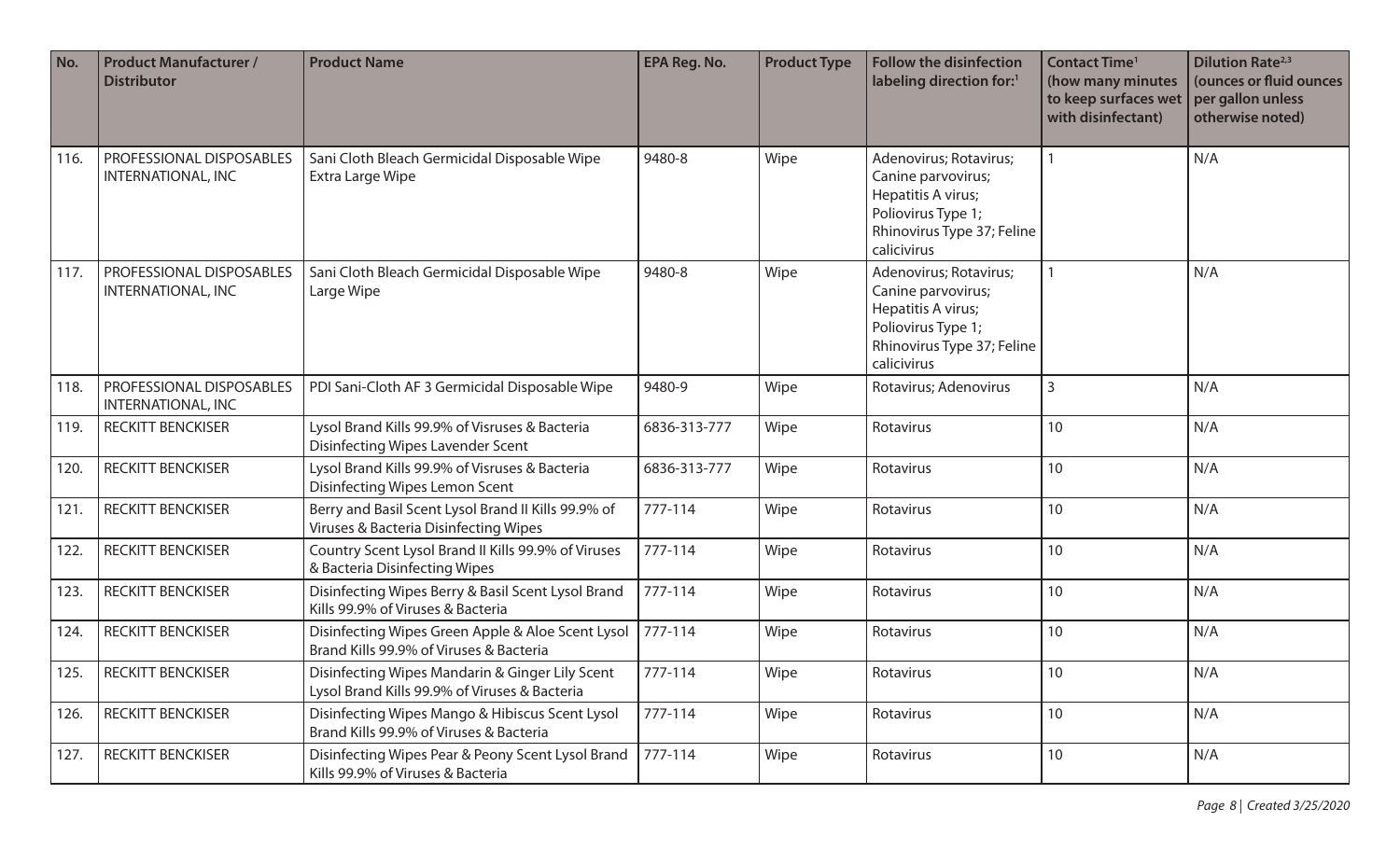| No.  | <b>Product Manufacturer /</b><br><b>Distributor</b> | <b>Product Name</b>                                                                                        | <b>EPA Reg. No.</b> | <b>Product Type</b> | <b>Follow the disinfection</b><br>labeling direction for:1 | <b>Contact Time<sup>1</sup></b><br>(how many minutes<br>to keep surfaces wet<br>with disinfectant) | <b>Dilution Rate</b> <sup>2,3</sup><br>(ounces or fluid ounces<br>per gallon unless<br>otherwise noted) |
|------|-----------------------------------------------------|------------------------------------------------------------------------------------------------------------|---------------------|---------------------|------------------------------------------------------------|----------------------------------------------------------------------------------------------------|---------------------------------------------------------------------------------------------------------|
| 128. | <b>RECKITT BENCKISER</b>                            | Lysol Brand II Kills 99.9% of Viruses & Bacteria<br>Advanced Cleaning Disinfecting Wipes Lemon &<br>Lime B | 777-114             | Wipe                | Rotavirus                                                  | 10                                                                                                 | N/A                                                                                                     |
| 129. | <b>RECKITT BENCKISER</b>                            | Lysol Brand II Kills 99.9% of Viruses & Bacteria<br>Advanced Cleaning Disinfecting Wipes Ocean<br>Fresh Sc | 777-114             | Wipe                | Rotavirus                                                  | 10                                                                                                 | N/A                                                                                                     |
| 130. | <b>RECKITT BENCKISER</b>                            | Lysol Brand II Kills 99.9% of Viruses & Bacteria<br><b>Disinfecting Wipes</b>                              | 777-114             | Wipe                | Rotavirus                                                  | 10                                                                                                 | N/A                                                                                                     |
| 131. | <b>RECKITT BENCKISER</b>                            | Lysol Brand II Kills 99.9% of Viruses & Bacteria<br>Disinfecting Wipes - Crisp Linen Scent                 | 777-114             | Wipe                | Rotavirus                                                  | 10                                                                                                 | N/A                                                                                                     |
| 132. | <b>RECKITT BENCKISER</b>                            | Lysol Brand II Kills 99.9% of Viruses & Bacteria<br>Disinfecting Wipes - Early Morning Breeze Scent        | 777-114             | Wipe                | Rotavirus                                                  | 10                                                                                                 | N/A                                                                                                     |
| 133. | <b>RECKITT BENCKISER</b>                            | Lysol Brand II Kills 99.9% of Viruses & Bacteria<br>Disinfecting Wipes (Brand New Day)                     | 777-114             | Wipe                | Rotavirus                                                  | 10                                                                                                 | N/A                                                                                                     |
| 134. | <b>RECKITT BENCKISER</b>                            | Lysol Brand II Kills 99.9% of Viruses & Bacteria<br>Disinfecting Wipes (Brighter Horizon)                  | 777-114             | Wipe                | Rotavirus                                                  | 10                                                                                                 | N/A                                                                                                     |
| 135. | <b>RECKITT BENCKISER</b>                            | Lysol Brand II Kills 99.9% of Viruses & Bacteria<br>Disinfecting Wipes Lemon & Lime Blossom Scent          | 777-114             | Wipe                | Rotavirus                                                  | 10                                                                                                 | N/A                                                                                                     |
| 136. | <b>RECKITT BENCKISER</b>                            | Lysol Brand II Kills 99.9% of Viruses & Bacteria<br><b>Disinfecting Wipes Ocean Fresh Scent</b>            | 777-114             | Wipe                | Rotavirus                                                  | 10                                                                                                 | N/A                                                                                                     |
| 137. | <b>RECKITT BENCKISER</b>                            | Lysol Brand III Kills 99.9% of Viruses & Bacteria Dual<br><b>Action Wipes - Citrus Scent</b>               | 777-114             | Wipe                | Rotavirus                                                  | 10                                                                                                 | N/A                                                                                                     |
| 138. | <b>RECKITT BENCKISER</b>                            | Lysol Brand Kills 99.9% of Viruses & Bacteria<br>Scrubbing Power Bathroom Wipes Citrus Scent               | 777-114             | Wipe                | Rotavirus                                                  | 10                                                                                                 | N/A                                                                                                     |
| 139. | <b>RECKITT BENCKISER</b>                            | Tropical Scent Lysol Brand II Kills 99.9% of Viruses &<br><b>Bacteria Disinfecting Wipes</b>               | 777-114             | Wipe                | Rotavirus                                                  | 10                                                                                                 | N/A                                                                                                     |
| 140. | <b>RECKITT BENCKISER</b>                            | Professional Lysol Brand II Kills 99.9% of Viruses &<br><b>Bacteria Disinfecting Wipes</b>                 | 777-114-675         | Wipe                | Rotavirus                                                  | 10                                                                                                 | N/A                                                                                                     |
| 141. | <b>ROCKLINE INDUSTRIES</b>                          | <b>Essential Everyday Fresh Scent Disinfecting Wipes1</b>                                                  | 6836-336-17269      | Wipe                | <b>Human Coronavirus</b>                                   | 4                                                                                                  | N/A                                                                                                     |
| 142. | <b>ROCKLINE INDUSTRIES</b>                          | Essential Everyday Lemon Scent Disinfecting<br>Wipes1                                                      | 6836-336-17269      | Wipe                | <b>Human Coronavirus</b>                                   | 4                                                                                                  | N/A                                                                                                     |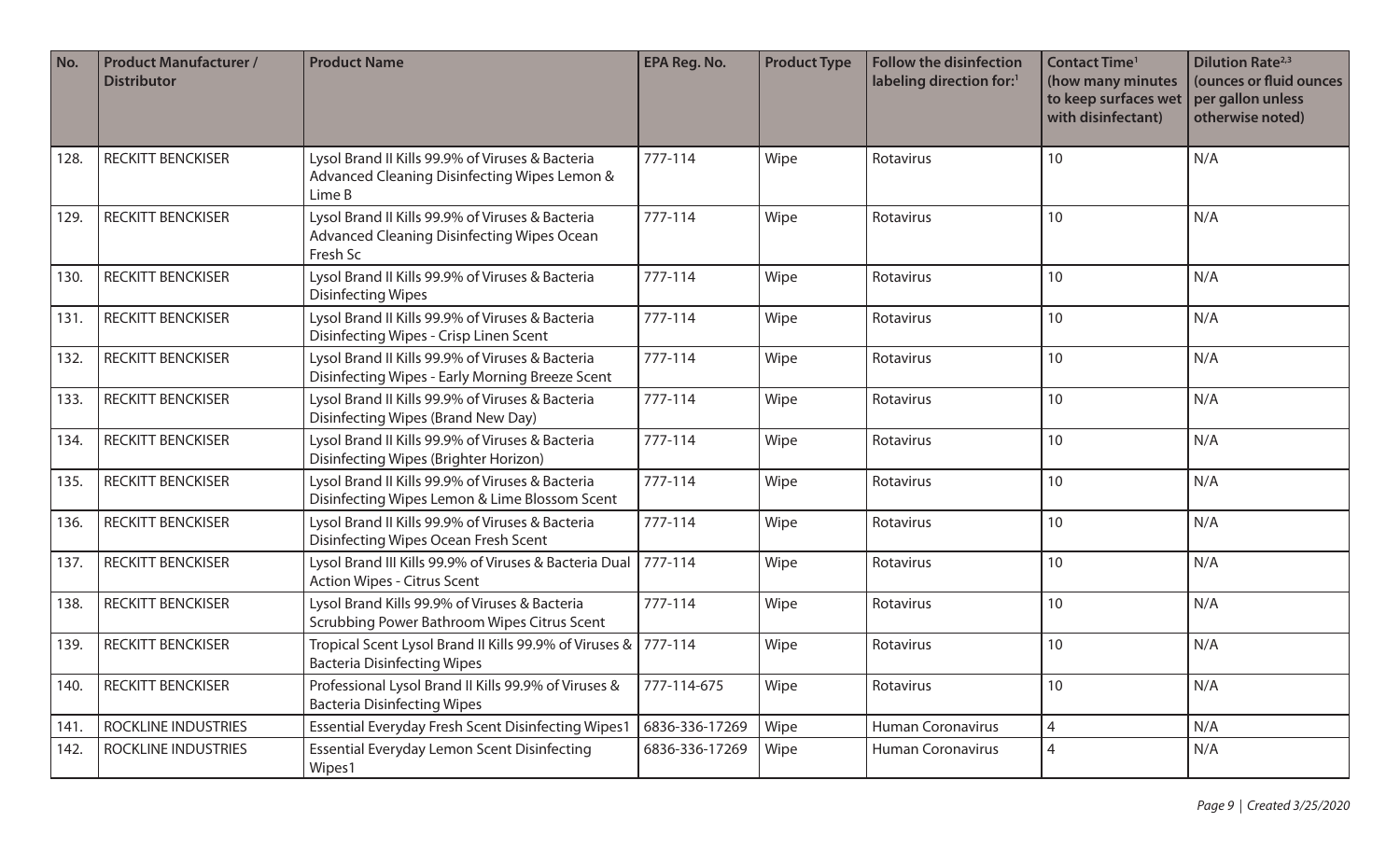| No.  | <b>Product Manufacturer /</b><br><b>Distributor</b> | <b>Product Name</b>                                                  | <b>EPA Reg. No.</b> | <b>Product Type</b> | <b>Follow the disinfection</b><br>labeling direction for:1 | <b>Contact Time<sup>1</sup></b><br>(how many minutes<br>to keep surfaces wet<br>with disinfectant) | <b>Dilution Rate</b> <sup>2,3</sup><br>(ounces or fluid ounces<br>per gallon unless<br>otherwise noted) |
|------|-----------------------------------------------------|----------------------------------------------------------------------|---------------------|---------------------|------------------------------------------------------------|----------------------------------------------------------------------------------------------------|---------------------------------------------------------------------------------------------------------|
| 143. | <b>ROCKLINE INDUSTRIES</b>                          | Great Value Disinfecting Wipes2 (Fresh Scent)                        | 6836-336-41348      | Wipe                | <b>Human Coronavirus</b>                                   | 4                                                                                                  | N/A                                                                                                     |
| 144. | ROCKLINE INDUSTRIES                                 | Great Value Disinfecting Wipes2 (Lemon Scent)                        | 6836-336-41348      | Wipe                | Human Coronavirus                                          | 4                                                                                                  | N/A                                                                                                     |
| 145. | ROCKLINE INDUSTRIES                                 | Great Value Disinfecting Wipes2 (Orange Scent)                       | 6836-336-41348      | Wipe                | <b>Human Coronavirus</b>                                   | 4                                                                                                  | N/A                                                                                                     |
| 146. | ROCKLINE INDUSTRIES                                 | Great Value Disinfecting Wipes2 Multi-Pack<br>(Lemon/Fresh/Orange)   | 6836-336-41348      | Wipe                | <b>Human Coronavirus</b>                                   | 4                                                                                                  | N/A                                                                                                     |
| 147  | <b>ROCKLINE INDUSTRIES</b>                          | 7 Select Disinfecting Wipes1 Lemon Scented                           | 6836-336-56952      | Wipe                | <b>Human Coronavirus</b>                                   | 4                                                                                                  | N/A                                                                                                     |
| 148. | ROCKLINE INDUSTRIES                                 | Big Win Disinfecting Wipes1 - Fresh Scent                            | 6836-336-56952      | Wipe                | <b>Human Coronavirus</b>                                   | 4                                                                                                  | N/A                                                                                                     |
| 149. | <b>ROCKLINE INDUSTRIES</b>                          | Big Win Disinfecting Wipes1 - Lemon Scent                            | 6836-336-56952      | Wipe                | <b>Human Coronavirus</b>                                   | 4                                                                                                  | N/A                                                                                                     |
| 150. | <b>ROCKLINE INDUSTRIES</b>                          | Boardwalk Disinfecting Wipes1 Fresh Scent                            | 6836-336-56952      | Wipe                | <b>Human Coronavirus</b>                                   | 4                                                                                                  | N/A                                                                                                     |
| 151  | <b>ROCKLINE INDUSTRIES</b>                          | Boardwalk Disinfecting Wipes1 Lemon Scent                            | 6836-336-56952      | Wipe                | <b>Human Coronavirus</b>                                   | 4                                                                                                  | N/A                                                                                                     |
| 152. | ROCKLINE INDUSTRIES                                 | Good & Clean Disinfectant Wipes1 Fresh Scented                       | 6836-336-56952      | Wipe                | <b>Human Coronavirus</b>                                   | 4                                                                                                  | N/A                                                                                                     |
| 153. | <b>ROCKLINE INDUSTRIES</b>                          | Good & Clean Disinfectant Wipes1 Lavender<br>Scented                 | 6836-336-56952      | Wipe                | <b>Human Coronavirus</b>                                   | 4                                                                                                  | N/A                                                                                                     |
| 154. | <b>ROCKLINE INDUSTRIES</b>                          | Good & Clean Disinfectant Wipes1 Lemon Scented                       | 6836-336-56952      | Wipe                | <b>Human Coronavirus</b>                                   | 4                                                                                                  | N/A                                                                                                     |
| 155. | ROCKLINE INDUSTRIES                                 | Good & Clean Disinfectant Wipes1 Multi-Pack<br>(Fresh/Lemon)         | 6836-336-56952      | Wipe                | Human Coronavirus                                          | 4                                                                                                  | N/A                                                                                                     |
| 156. | ROCKLINE INDUSTRIES                                 | Member's Mark Disinfecting Wipes1 (Fresh Scent)                      | 6836-336-56952      | Wipe                | Human Coronavirus                                          | 4                                                                                                  | N/A                                                                                                     |
| 157. | ROCKLINE INDUSTRIES                                 | Member's Mark Disinfecting Wipes1 (Lemon Scent)                      | 6836-336-56952      | Wipe                | <b>Human Coronavirus</b>                                   | 4                                                                                                  | N/A                                                                                                     |
| 158. | <b>ROCKLINE INDUSTRIES</b>                          | Member's Mark Disinfecting Wipes1 (Orange<br>Scent)                  | 6836-336-56952      | Wipe                | <b>Human Coronavirus</b>                                   | 4                                                                                                  | N/A                                                                                                     |
| 159. | ROCKLINE INDUSTRIES                                 | Member's Mark Disinfecting Wipes1 Multi-Pack<br>(Fresh/Lemon/Orange) | 6836-336-56952      | Wipe                | <b>Human Coronavirus</b>                                   | 4                                                                                                  | N/A                                                                                                     |
| 160. | <b>ROCKLINE INDUSTRIES</b>                          | Signature Home Disinfecting Wipes1 Fresh Scent                       | 6836-336-56952      | Wipe                | <b>Human Coronavirus</b>                                   | 4                                                                                                  | N/A                                                                                                     |
| 161. | <b>ROCKLINE INDUSTRIES</b>                          | Signature Home Disinfecting Wipes1 Lemon Scent                       | 6836-336-56952      | Wipe                | <b>Human Coronavirus</b>                                   | 4                                                                                                  | N/A                                                                                                     |
| 162. | ROCKLINE INDUSTRIES                                 | Signature Home Disinfecting Wipes1 Multi-Pack<br>(Fresh/Lemon)       | 6836-336-56952      | Wipe                | Human Coronavirus                                          | $\overline{4}$                                                                                     | N/A                                                                                                     |
| 163. | <b>ROCKLINE INDUSTRIES</b>                          | Solimo Disinfecting Wipes1 (Fresh Scent)                             | 6836-336-56952      | Wipe                | <b>Human Coronavirus</b>                                   | 4                                                                                                  | N/A                                                                                                     |
| 164. | <b>ROCKLINE INDUSTRIES</b>                          | Solimo Disinfecting Wipes1 (Lemon Scent)                             | 6836-336-56952      | Wipe                | Human Coronavirus                                          | 4                                                                                                  | N/A                                                                                                     |
| 165. | ROCKLINE INDUSTRIES                                 | <b>Style Selections Clean Disinfecting Wipes Fresh</b><br>Scent      | 6836-336-56952      | Wipe                | Human Coronavirus                                          | 4                                                                                                  | N/A                                                                                                     |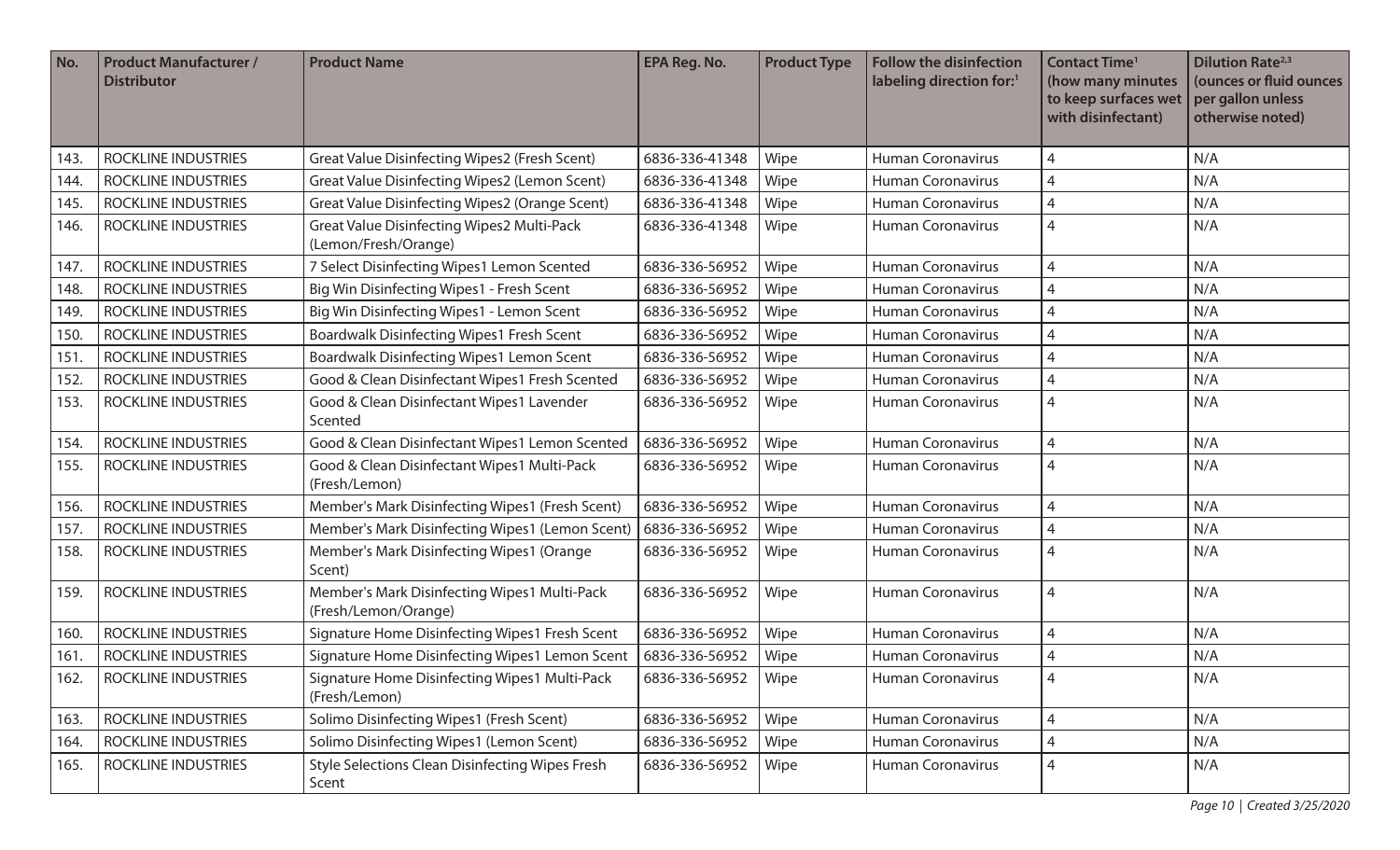| No.  | <b>Product Manufacturer /</b><br><b>Distributor</b> | <b>Product Name</b>                                                           | <b>EPA Reg. No.</b> | <b>Product Type</b> | <b>Follow the disinfection</b><br>labeling direction for:1 | <b>Contact Time<sup>1</sup></b><br>(how many minutes<br>to keep surfaces wet<br>with disinfectant) | <b>Dilution Rate</b> <sup>2,3</sup><br>(ounces or fluid ounces<br>per gallon unless<br>otherwise noted) |
|------|-----------------------------------------------------|-------------------------------------------------------------------------------|---------------------|---------------------|------------------------------------------------------------|----------------------------------------------------------------------------------------------------|---------------------------------------------------------------------------------------------------------|
| 166. | <b>ROCKLINE INDUSTRIES</b>                          | Style Selections Clean Disinfecting Wipes Lemon<br>Scent                      | 6836-336-56952      | Wipe                | <b>Human Coronavirus</b>                                   | 4                                                                                                  | N/A                                                                                                     |
| 167  | ROCKLINE INDUSTRIES                                 | <b>Style Selections Clean Disinfecting Wipes Multi-</b><br>Pack (Fresh/Lemon) | 6836-336-56952      | Wipe                | <b>Human Coronavirus</b>                                   | 4                                                                                                  | N/A                                                                                                     |
| 168. | <b>ROCKLINE INDUSTRIES</b>                          | Uline Disinfecting Wipes (Fresh Scent)                                        | 6836-336-56952      | Wipe                | <b>Human Coronavirus</b>                                   | 4                                                                                                  | N/A                                                                                                     |
| 169. | <b>ROCKLINE INDUSTRIES</b>                          | Uline Disinfecting Wipes (Lemon Scent)                                        | 6836-336-56952      | Wipe                | <b>Human Coronavirus</b>                                   | 4                                                                                                  | N/A                                                                                                     |
| 170. | <b>ROCKLINE INDUSTRIES</b>                          | Up & Up Disinfecting Wipes Multi-Pack (Fresh/<br>Lemon)                       | 6836-336-56952      | Wipe                | <b>Human Coronavirus</b>                                   | 4                                                                                                  | N/A                                                                                                     |
| 171  | ROCKLINE INDUSTRIES                                 | Up & Up Fresh Scent Disinfecting Wipes                                        | 6836-336-56952      | Wipe                | <b>Human Coronavirus</b>                                   | 4                                                                                                  | N/A                                                                                                     |
| 172. | ROCKLINE INDUSTRIES                                 | Up & Up Lemon Scent Disinfecting Wipes                                        | 6836-336-56952      | Wipe                | <b>Human Coronavirus</b>                                   | 4                                                                                                  | N/A                                                                                                     |
| 173. | <b>ROCKLINE INDUSTRIES</b>                          | Up & Up Lemon Scent Scrubbing Wipes                                           | 6836-336-56952      | Wipe                | <b>Human Coronavirus</b>                                   | 4                                                                                                  | N/A                                                                                                     |
| 174. | ROCKLINE INDUSTRIES                                 | Up & Up Seaside Escape Scent Disinfecting Wipes                               | 6836-336-56952      | Wipe                | <b>Human Coronavirus</b>                                   | 4                                                                                                  | N/A                                                                                                     |
| 175. | ROCKLINE INDUSTRIES                                 | Simply Done Ready for Life Disinfecting Wipes1<br><b>Fresh Scent</b>          | 6836-336-6165       | Wipe                | <b>Human Coronavirus</b>                                   | 4                                                                                                  | N/A                                                                                                     |
| 176. | ROCKLINE INDUSTRIES                                 | Simply Done Ready for Life Disinfecting Wipes1<br>Lemon Scent                 | 6836-336-6165       | Wipe                | <b>Human Coronavirus</b>                                   | 4                                                                                                  | N/A                                                                                                     |
| 177. | <b>ROCKLINE INDUSTRIES</b>                          | Simply Done Ready for Life Disinfecting Wipes1<br>Multi-Pack (Fresh/Lemon)    | 6836-336-6165       | Wipe                | <b>Human Coronavirus</b>                                   | 4                                                                                                  | N/A                                                                                                     |
| 178. | <b>ROCKLINE INDUSTRIES</b>                          | DG Home Disinfectant Wipes1 Fresh Scent                                       | 6836-336-63546      | Wipe                | <b>Human Coronavirus</b>                                   | 4                                                                                                  | N/A                                                                                                     |
| 179. | <b>ROCKLINE INDUSTRIES</b>                          | DG Home Disinfectant Wipes1 Lavender Scent                                    | 6836-336-63546      | Wipe                | <b>Human Coronavirus</b>                                   | 4                                                                                                  | N/A                                                                                                     |
| 180. | <b>ROCKLINE INDUSTRIES</b>                          | DG Home Disinfectant Wipes1 Lemon Scent                                       | 6836-336-63546      | Wipe                | <b>Human Coronavirus</b>                                   | 4                                                                                                  | N/A                                                                                                     |
| 181. | ROCKLINE INDUSTRIES                                 | DG Home Disinfectant Wipes1 Multi-Pack (Fresh/<br>Lemon)                      | 6836-336-63546      | Wipe                | <b>Human Coronavirus</b>                                   | 4                                                                                                  | N/A                                                                                                     |
| 182. | <b>ROCKLINE INDUSTRIES</b>                          | DG Home Disinfectant Wipes1 Multi-Pack<br>(Lavender/Orange)                   | 6836-336-63546      | Wipe                | <b>Human Coronavirus</b>                                   | 4                                                                                                  | N/A                                                                                                     |
| 183. | <b>ROCKLINE INDUSTRIES</b>                          | DG Home Disinfectant Wipes1 Multi-Pack (Lemon/<br>Lavender)                   | 6836-336-63546      | Wipe                | Human Coronavirus                                          | 4                                                                                                  | N/A                                                                                                     |
| 184. | <b>ROCKLINE INDUSTRIES</b>                          | DG Home Disinfectant Wipes1 Orange Scent                                      | 6836-336-63546      | Wipe                | Human Coronavirus                                          | 4                                                                                                  | N/A                                                                                                     |
| 185. | ROCKLINE INDUSTRIES                                 | Kroger Home Sense Disinfecting Wipes1 Multi-<br>Pack (Fresh/Lemon)            | 6836-336-65948      | Wipe                | Human Coronavirus                                          | 4                                                                                                  | N/A                                                                                                     |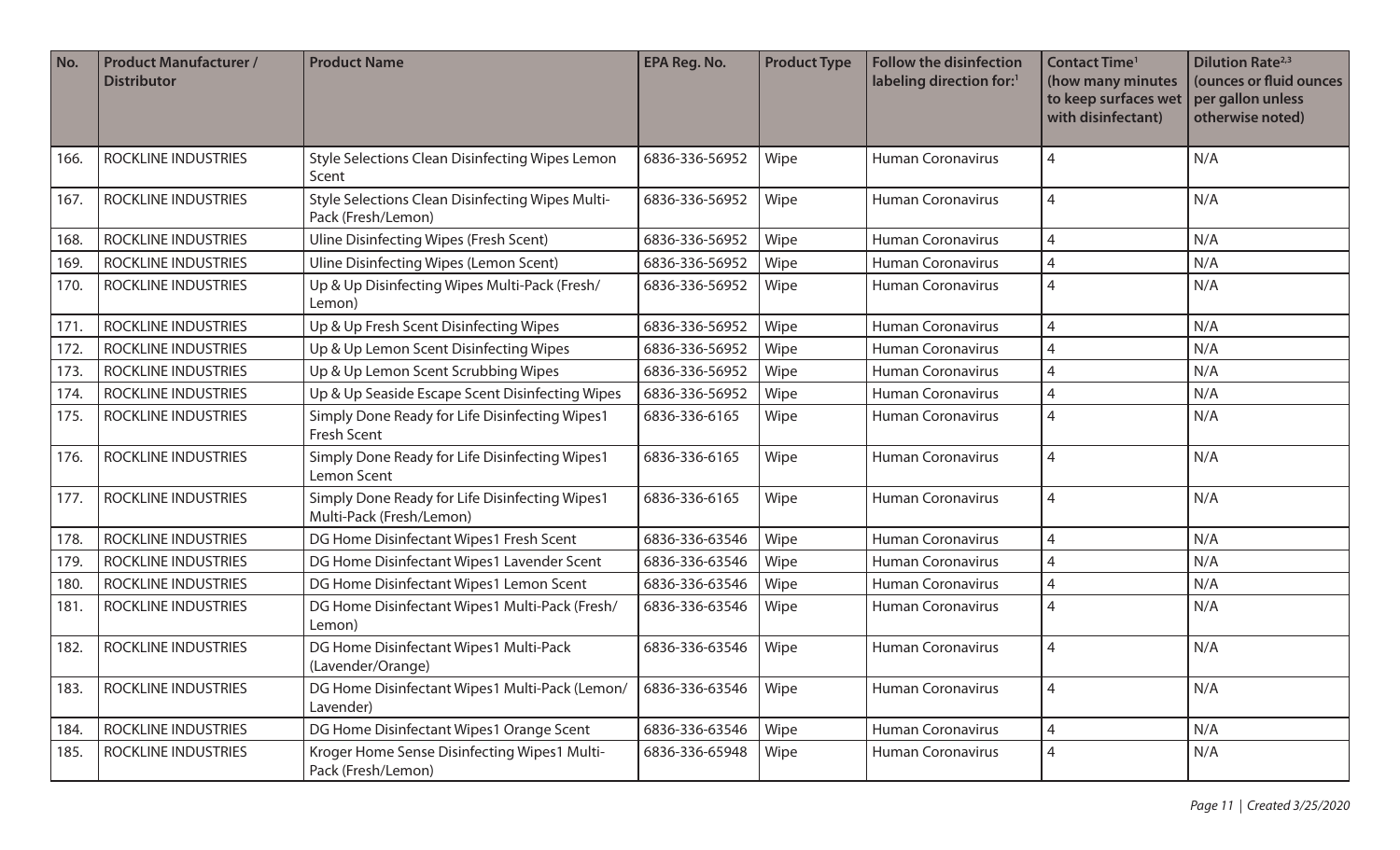| No.  | <b>Product Manufacturer /</b><br><b>Distributor</b> | <b>Product Name</b>                                                       | <b>EPA Reg. No.</b> | <b>Product Type</b> | <b>Follow the disinfection</b><br>labeling direction for:1 | <b>Contact Time<sup>1</sup></b><br>(how many minutes<br>to keep surfaces wet<br>with disinfectant) | <b>Dilution Rate</b> <sup>2,3</sup><br>(ounces or fluid ounces<br>per gallon unless<br>otherwise noted) |
|------|-----------------------------------------------------|---------------------------------------------------------------------------|---------------------|---------------------|------------------------------------------------------------|----------------------------------------------------------------------------------------------------|---------------------------------------------------------------------------------------------------------|
| 186. | ROCKLINE INDUSTRIES                                 | Kroger Home Sense Disinfecting Wipes1 Multi-<br>Pack (Orange/Lemon/Fresh) | 6836-336-65948      | Wipe                | <b>Human Coronavirus</b>                                   | $\overline{4}$                                                                                     | N/A                                                                                                     |
| 187  | ROCKLINE INDUSTRIES                                 | Kroger Home Sense Fresh Scent Disinfecting<br>Wipes1                      | 6836-336-65948      | Wipe                | <b>Human Coronavirus</b>                                   | $\overline{4}$                                                                                     | N/A                                                                                                     |
| 188. | ROCKLINE INDUSTRIES                                 | Kroger Home Sense Lemon Scent Disinfecting<br>Wipes1                      | 6836-336-65948      | Wipe                | <b>Human Coronavirus</b>                                   | $\overline{4}$                                                                                     | N/A                                                                                                     |
| 189. | ROCKLINE INDUSTRIES                                 | Kroger Home Sense Orange Scent Disinfecting<br>Wipes1                     | 6836-336-65948      | Wipe                | <b>Human Coronavirus</b>                                   | $\overline{4}$                                                                                     | N/A                                                                                                     |
| 190. | <b>ROCKLINE INDUSTRIES</b>                          | Kroger Home Sense Scrubbing Action Disinfecting<br>Wipes 1- Lemon Scent   | 6836-336-65948      | Wipe                | <b>Human Coronavirus</b>                                   | $\overline{4}$                                                                                     | N/A                                                                                                     |
| 191. | <b>ROCKLINE INDUSTRIES</b>                          | Winco Foods Multi-Purpose Disinfecting Wipes1<br><b>Citrus Scent</b>      | 6836-336-90855      | Wipe                | <b>Human Coronavirus</b>                                   | $\overline{4}$                                                                                     | N/A                                                                                                     |
| 192. | ROCKLINE INDUSTRIES                                 | Winco Foods Multi-Purpose Disinfecting Wipes1<br>Fresh Scent              | 6836-336-90855      | Wipe                | <b>Human Coronavirus</b>                                   | $\overline{4}$                                                                                     | N/A                                                                                                     |
| 193. | <b>ROCKLINE INDUSTRIES</b>                          | Winco Foods Multi-Purpose Disinfecting Wipes1<br>Multi-Pack (Fresh/Lemon) | 6836-336-90855      | Wipe                | <b>Human Coronavirus</b>                                   | $\overline{4}$                                                                                     | N/A                                                                                                     |
| 194. | ROXTON INDUSTRIES LLC                               | <b>Roxton Disinfectant Wipes</b>                                          | 6836-340-93423      | Wipe                | Norovirus                                                  | 10                                                                                                 | N/A                                                                                                     |
| 195. | SAFETEC OF AMERICA INC                              | SaniZide Pro 1 Surface Disinfectant Wipes                                 | 88494-4-67161       | Wipe                | Poliovirus Type 1;<br>Rhinovirus                           |                                                                                                    | N/A                                                                                                     |
| 196. | SANIT TECHNOLOGIES LLC                              | <b>Durisan Disinfectant Wipes</b>                                         | 6836-340-88919      | Wipe                | <b>Norovirus</b>                                           | 10                                                                                                 | N/A                                                                                                     |
| 197. | <b>SCICAN</b>                                       | <b>OPTIM 1 Wipes</b>                                                      | 74559-10-83259      | Wipe                | Poliovirus                                                 | 0.5                                                                                                | N/A                                                                                                     |
| 198. | <b>SCICAN</b>                                       | OPTIM 33 TB Wipes                                                         | 74559-3-83259       | Wipe                | Poliovirus                                                 |                                                                                                    | N/A                                                                                                     |
| 199  | <b>SPA PARTNERS</b>                                 | <b>ABC Extra Wipes</b>                                                    | 6836-313-86339      | Wipe                | Rotavirus                                                  | 10                                                                                                 | N/A                                                                                                     |
| 200. | SPARTAN CHEMICAL CO INC                             | Hard Surface Disinfecting Wipes Fresh Scent                               | 1839-190-5741       | Wipe                | <b>Human Coronavirus</b>                                   | 10                                                                                                 | N/A                                                                                                     |
| 201. | SPARTAN CHEMICAL CO INC                             | Hard Surface Disinfecting Wipes Lemon Scent                               | 1839-190-5741       | Wipe                | <b>Human Coronavirus</b>                                   | 10                                                                                                 | N/A                                                                                                     |
| 202. | SPARTAN CHEMICAL CO INC                             | NABC Hard Surface Disinfecting Wipes                                      | 1839-190-5741       | Wipe                | <b>Human Coronavirus</b>                                   | 10                                                                                                 | N/A                                                                                                     |
| 203. | SPARTAN CHEMICAL CO INC                             | Hard Surface Sanitizing Wipes - Citrus Scent                              | 6836-340-5741       | Wipe                | Norovirus                                                  | 10                                                                                                 | N/A                                                                                                     |
| 204. | SPRAYWAY INC                                        | Sprayway All Purpose Cleaner Wipes                                        | 6836-340-8856       | Wipe                | Norovirus                                                  | 10                                                                                                 | N/A                                                                                                     |
| 205. | <b>STAPLES CONTRACT &amp;</b><br>COMMERCIAL INC     | Perk Disinfecting Wipes (Fresh Scent)                                     | 6836-340-86226      | Wipe                | Norovirus                                                  | 10                                                                                                 | N/A                                                                                                     |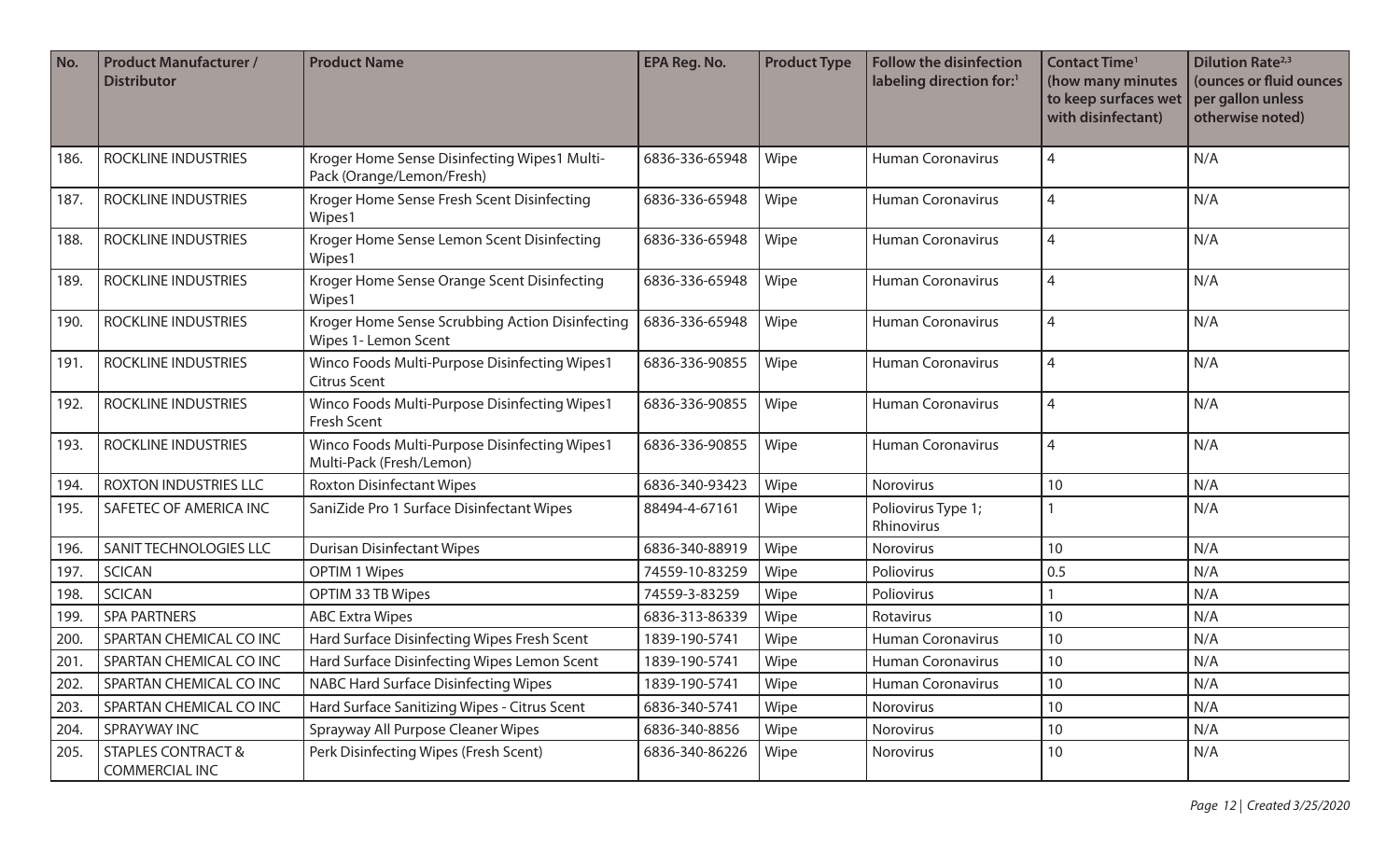| No.  | <b>Product Manufacturer /</b><br><b>Distributor</b>    | <b>Product Name</b>                                                                          | EPA Reg. No.   | <b>Product Type</b> | <b>Follow the disinfection</b><br>labeling direction for: <sup>1</sup> | <b>Contact Time<sup>1</sup></b><br>(how many minutes<br>to keep surfaces wet<br>with disinfectant) | <b>Dilution Rate</b> <sup>2,3</sup><br>(ounces or fluid ounces<br>per gallon unless<br>otherwise noted) |
|------|--------------------------------------------------------|----------------------------------------------------------------------------------------------|----------------|---------------------|------------------------------------------------------------------------|----------------------------------------------------------------------------------------------------|---------------------------------------------------------------------------------------------------------|
| 206. | <b>STAPLES CONTRACT &amp;</b><br><b>COMMERCIAL INC</b> | Perk Disinfecting Wipes (Lemon Scent)                                                        | 6836-340-86226 | Wipe                | Norovirus                                                              | 10                                                                                                 | N/A                                                                                                     |
| 207. | <b>STAPLES CONTRACT &amp;</b><br><b>COMMERCIAL INC</b> | Brighton Professional Disinfecting Wipes Fresh Air<br>Scent                                  | 9480-5-86226   | Wipe                | <b>Human Coronavirus</b>                                               | 3                                                                                                  | N/A                                                                                                     |
| 208. | <b>STAPLES CONTRACT &amp;</b><br><b>COMMERCIAL INC</b> | Brighton Professional Disinfecting Wipes Lemon<br>Scent                                      | 9480-5-86226   | Wipe                | <b>Human Coronavirus</b>                                               | 3                                                                                                  | N/A                                                                                                     |
| 209. | <b>TOTAL SOLUTIONS</b>                                 | <b>Total Solutions Spec2 Disinfectant Wipes</b>                                              | 6836-372-68562 | Wipe                | <b>Human Coronavirus</b>                                               | $\overline{2}$                                                                                     | N/A                                                                                                     |
| 210. | <b>TRIPLE S</b>                                        | SSS TRIPLE S Disinfecting Wipes Fresh Lemon Scent                                            | 6836-340-12120 | Wipe                | Norovirus                                                              | 10                                                                                                 | N/A                                                                                                     |
| 211  | U S NONWOVENS CORP                                     | <b>Exchange Select Disinfectant Wipes</b>                                                    | 6836-313-82206 | Wipe                | Rotavirus                                                              | 10                                                                                                 | N/A                                                                                                     |
| 212. | U S NONWOVENS CORP                                     | HDX Antibacterial Disinfecting Wipes Fresh Scent                                             | 6836-313-82206 | Wipe                | Rotavirus                                                              | 10                                                                                                 | N/A                                                                                                     |
| 213. | <b>U S NONWOVENS CORP</b>                              | HDX Antibacterial Disinfecting Wipes Lemon Scent                                             | 6836-313-82206 | Wipe                | Rotavirus                                                              | 10                                                                                                 | N/A                                                                                                     |
| 214. | U S NONWOVENS CORP                                     | <b>Smart Values Disinfecting Wipes</b>                                                       | 6836-313-82206 | Wipe                | Rotavirus                                                              | 10                                                                                                 | N/A                                                                                                     |
| 215. | U S NONWOVENS CORP                                     | <b>Boardwalk Disinfecting Wipes 2</b>                                                        | 6836-336-82206 | Wipe                | <b>Human Coronavirus</b>                                               | 4                                                                                                  | N/A                                                                                                     |
| 216. | U S NONWOVENS CORP                                     | Prince & Spring Disinfecting WIpes                                                           | 6836-336-82206 | Wipe                | <b>Human Coronavirus</b>                                               | 4                                                                                                  | N/A                                                                                                     |
| 217. | U S NONWOVENS CORP                                     | Nice! Disinfecting Wet Mopping Cloths                                                        | 6836-340-82206 | Wipe                | Norovirus                                                              | 10                                                                                                 | N/A                                                                                                     |
| 218. | U S NONWOVENS CORP                                     | Nice! Multi-Purpose Disinfecting Wipes                                                       | 6836-340-82206 | Wipe                | <b>Norovirus</b>                                                       | 10                                                                                                 | N/A                                                                                                     |
| 219. | U S NONWOVENS CORP                                     | Nice! Multi-Purpose Disinfecting Wipes Multi-Pack<br>Lemon / Fresh                           | 6836-340-82206 | Wipe                | Norovirus                                                              | 10                                                                                                 | N/A                                                                                                     |
| 220. | U S NONWOVENS CORP                                     | Nice! Multi-Purpose Dual Texture Disinfecting<br>Wipes                                       | 6836-340-82206 | Wipe                | Norovirus                                                              | 10                                                                                                 | N/A                                                                                                     |
| 221. | <b>VIROX TECHNOLOGIES INC</b>                          | <b>INTERvention Farm Animal Care Disinfectant</b><br>Cleaner & Deodorizer Ready To Use Wipes | 74559-10       | Wipe                | Poliovirus                                                             | 0.5                                                                                                | N/A                                                                                                     |
| 222. | <b>VIROX TECHNOLOGIES INC</b>                          | Peroxigard Wipes One-Step Disinfectant Cleaner<br>and Deodorizer for Use in Life Sciences    | 74559-10       | Wipe                | Poliovirus                                                             | 0.5                                                                                                | N/A                                                                                                     |
| 223. | VIROX TECHNOLOGIES INC                                 | <b>PREempt Plus Wipes</b>                                                                    | 74559-10       | Wipe                | Poliovirus                                                             | 0.5                                                                                                | N/A                                                                                                     |
| 224. | <b>VIROX TECHNOLOGIES INC</b>                          | Rescue Wipes One Step Disinfectant Cleaner &<br>Deodorizer                                   | 74559-10       | Wipe                | Poliovirus                                                             | 0.5                                                                                                | N/A                                                                                                     |
| 225. | VIROX TECHNOLOGIES INC                                 | <b>Accel TB Wipes</b>                                                                        | 74559-3        | Wipe                | Poliovirus                                                             |                                                                                                    | N/A                                                                                                     |
| 226. | <b>VIROX TECHNOLOGIES INC</b>                          | <b>Oxivir Tb Soft Pack Wipes</b>                                                             | 74559-3        | Wipe                | Poliovirus                                                             |                                                                                                    | N/A                                                                                                     |
| 227. | <b>VIROX TECHNOLOGIES INC</b>                          | <b>PREempt Wipes</b>                                                                         | 74559-3        | Wipe                | Poliovirus                                                             |                                                                                                    | N/A                                                                                                     |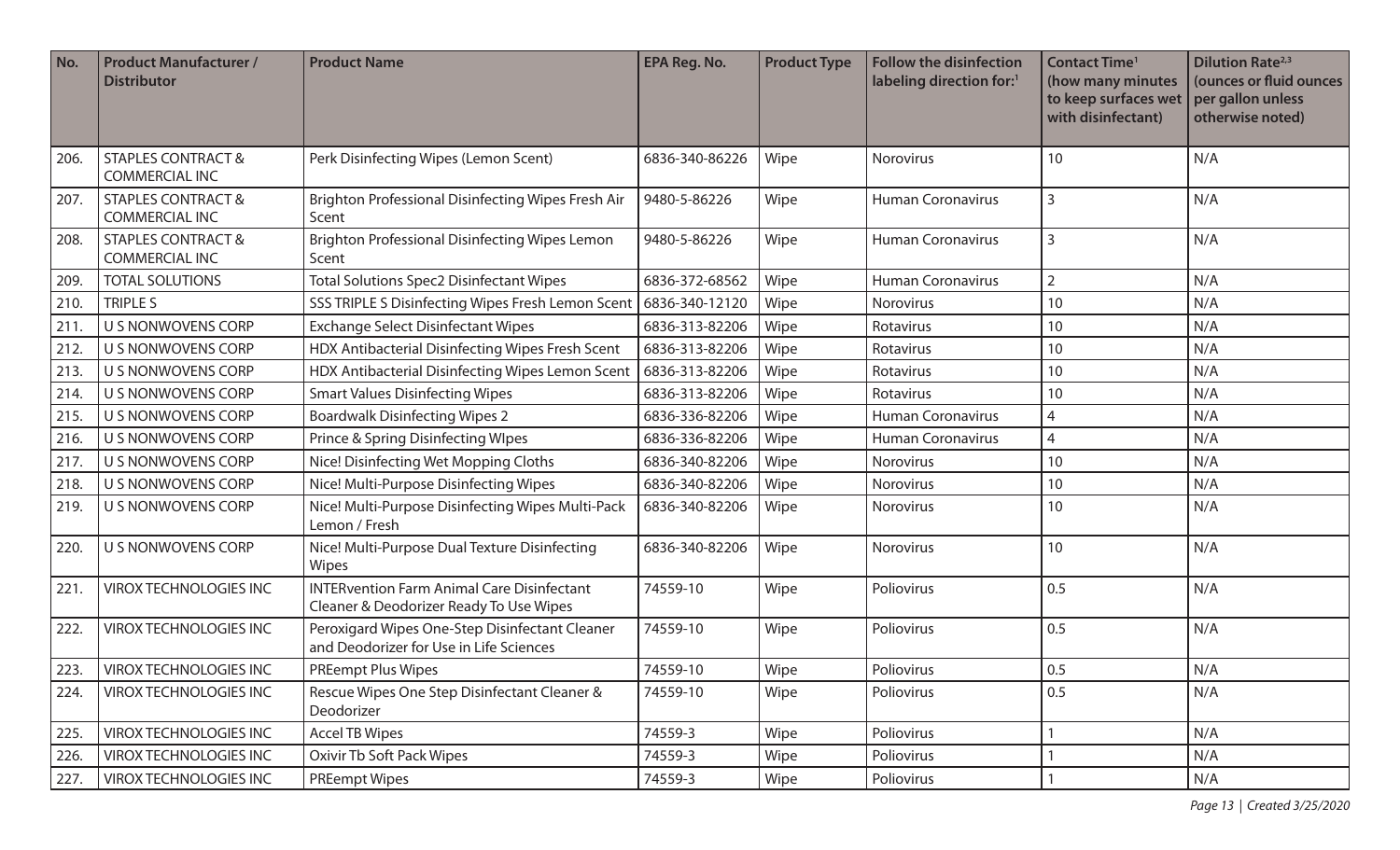| No.  | <b>Product Manufacturer /</b><br><b>Distributor</b> | <b>Product Name</b>                                                                                 | EPA Reg. No.   | <b>Product Type</b>      | <b>Follow the disinfection</b><br>labeling direction for:1 | <b>Contact Time<sup>1</sup></b><br>(how many minutes<br>to keep surfaces wet<br>with disinfectant) | <b>Dilution Rate</b> <sup>2,3</sup><br>(ounces or fluid ounces<br>per gallon unless<br>otherwise noted) |
|------|-----------------------------------------------------|-----------------------------------------------------------------------------------------------------|----------------|--------------------------|------------------------------------------------------------|----------------------------------------------------------------------------------------------------|---------------------------------------------------------------------------------------------------------|
| 228  | <b>VIROX TECHNOLOGIES INC</b>                       | Rejuvenate Ready to Use Wipes One Step<br>Disinfectant Cleaner for Use in Spas, Salons &<br>Clinics | 74559-3        | Wipe                     | Poliovirus                                                 |                                                                                                    | N/A                                                                                                     |
| 229  | <b>WALMART STORES INC</b>                           | Disinfecting Wet Mopping Cloths                                                                     | 6836-313-41348 | Wipe                     | Rotavirus                                                  | 10                                                                                                 | N/A                                                                                                     |
| 230. | <b>WALMART STORES INC</b>                           | <b>Great Value Fresh Scent Disinfecting Wipes</b>                                                   | 6836-313-41348 | Wipe                     | Rotavirus                                                  | 10                                                                                                 | N/A                                                                                                     |
| 231. | <b>WALMART STORES INC</b>                           | <b>Great Value Lemon Scent Disinfecting Wipes</b>                                                   | 6836-313-41348 | Wipe                     | Rotavirus                                                  | 10                                                                                                 | N/A                                                                                                     |
| 232  | <b>WALMART STORES INC</b>                           | <b>Great Value Orange Scent Disinfecting Wipes</b>                                                  | 6836-313-41348 | Wipe                     | Rotavirus                                                  | 10                                                                                                 | N/A                                                                                                     |
| 233. | <b>WIPES LLC</b>                                    | <b>Wipes.com Disinfectant Wipes</b>                                                                 | 1839-190-86745 | Wipe                     | <b>Human Coronavirus</b>                                   | 10                                                                                                 | N/A                                                                                                     |
| 234. | <b>CLOROX COMPANY</b>                               | <b>Clorox Disinfecting Toiletwand Refills</b>                                                       | 5813-93        | Impregnated<br>materials | <b>Human Coronavirus</b>                                   | 10                                                                                                 | N/A                                                                                                     |
| 235. | <b>CLOROX COMPANY</b>                               | Clorox Disinfecting ToiletWand Refills (Rainforest<br>Rush)                                         | 5813-93        | Impregnated<br>materials | <b>Human Coronavirus</b>                                   | 10                                                                                                 | N/A                                                                                                     |
| 236. | <b>CLOROX COMPANY</b>                               | Clorox Scentiva Bathroom Disinfecting ToiletWand<br>Refills (Pacific Breeze & Coconut)              | 5813-93        | Impregnated<br>materials | <b>Human Coronavirus</b>                                   | 10                                                                                                 | N/A                                                                                                     |
| 237  | <b>CLOROX COMPANY</b>                               | Clorox Scentiva Bathroom Disinfecting ToiletWand<br>Refills (Tuscan Lavender & Jasmine)             | 5813-93        | Impregnated<br>materials | <b>Human Coronavirus</b>                                   | 10                                                                                                 | N/A                                                                                                     |
| 238. | <b>CLOROX COMPANY</b>                               | Clorox ToiletWand Disposable Toilet Cleaning<br>System                                              | 5813-93        | Impregnated<br>materials | <b>Human Coronavirus</b>                                   | 10                                                                                                 | N/A                                                                                                     |
| 239. | <b>CLOROX COMPANY</b>                               | Clorox ToiletWand Disposable Toilet Cleaning<br>System (9ct)                                        | 5813-93        | Impregnated<br>materials | <b>Human Coronavirus</b>                                   | 10                                                                                                 | N/A                                                                                                     |

<sup>1</sup> According to EPA Disinfectant List N on 3/22/2020 (https://oda.fyi/EPADisinfectantListN) unless otherwise noted. Read the product labeling to confirm contact time prior to use.

<sup>2</sup> According to the most recent EPA-approved disinfectant master label accessed on 3/24/2020. (https://oda.fyi/EPAProductsLabels). Read the product labeling on your container to confirm dilution rate prior to use.